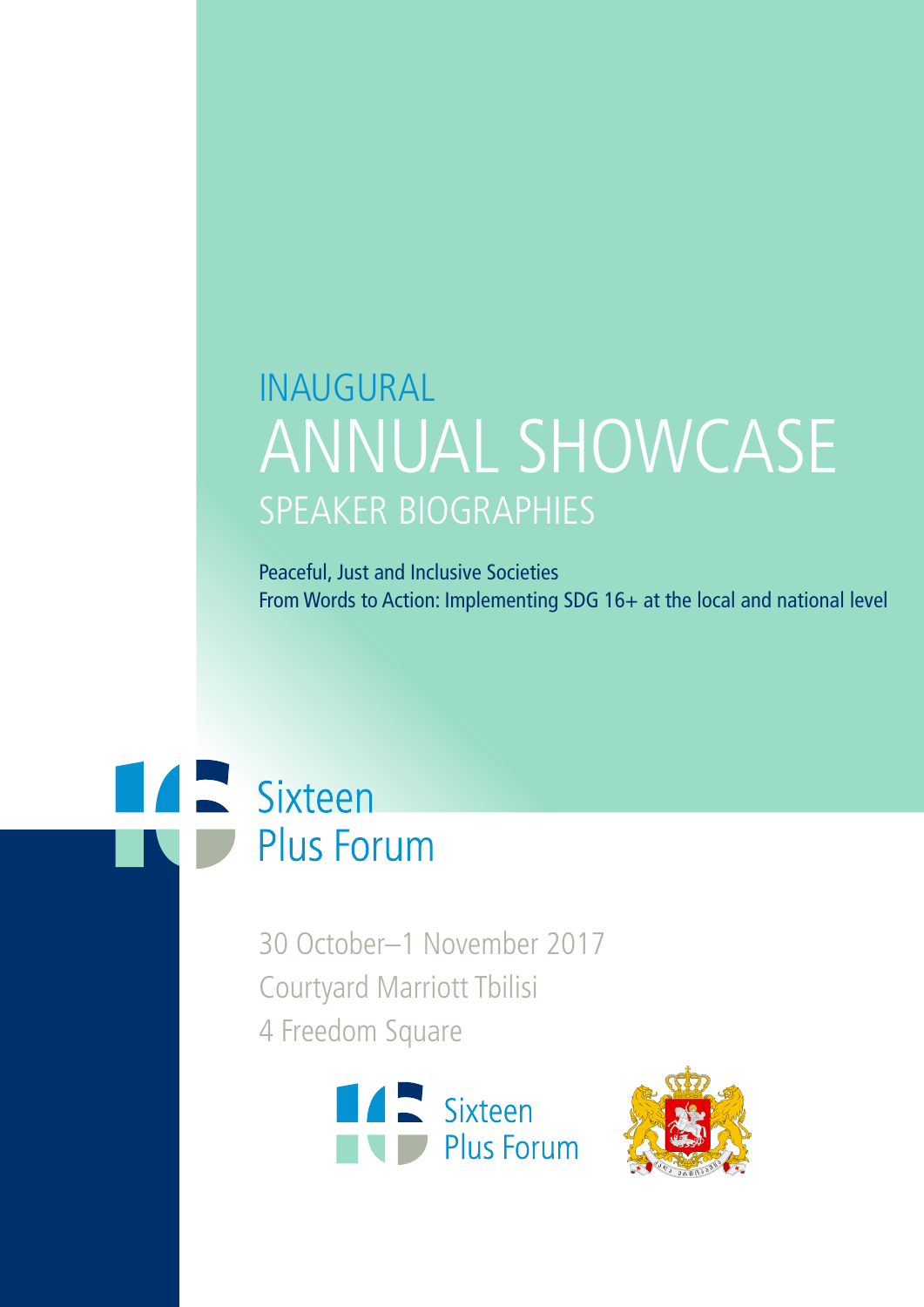# Mr. Jairo Acuña-Alfaro

**Global Policy Advisor, Core Government Functions and Public Service Excellence, Bureau for Policy and Programme Support, UNDP**

Jairo Acuña-Alfaro is the Global Policy Advisor on Core Government Functions and Public Service Excellence at the Bureau for Policy and Programme Support at UNDP New York since December 2014. Mr. Acuña-Alfaro has helped develop policies regarding implementation of Sustainable Development Goal 16 on peace, justice and strong institutions in several countries in the world. In particular, he has provided policy advice and interventions with Governments from the restoration of core government functions in fragile and conflict affected settings to the formulation and approval of the Civil Service Laws, the adoption, implementation and monitoring of governance strategies, the establishment of monitoring and evaluation frameworks on public service delivery, pioneering new alternatives to measure corruption, and public administrative performance.

Mr. Acuña-Alfaro has experience in governance and public sector reform in the World Bank Institute, Washington, D.C.; the Danish International Development Agency, HN Consultants ApS in Denmark; Tecnológico de Monterrey in Mexico; International Center for Sustainable Human Development, the Central American Supreme Audit Institutions Organization Transparency International and UNDP Costa Rica. Mr. Acuña-Alfaro, has degrees from Oxford University (Doctor of Philosophy candidate and Master of Letters), University of Essex in the United Kingdom, (MA in Political Economy), and Universidad Nacional, Costa Rica (MSc in International Relations). He was the Ronaldo Falconer Scholar at St. Antony's College, University of Oxford 2004-2007 and a recipient of the British Chevening scholarship 1999-2000.

# Ms. Aida Ajanovic

#### **Head of the research, Why Not and National Coordinator, Action SEE Network Accountability, Technology and Institutional Openness Network in South East Europe**

Born in 1983 in Sarajevo, Ms. Ajanovic graduated from the Faculty of Law of the University of Sarajevo in 2007. She joined the team of CA "Why not" in December 2012, as a researcher within the "Istinomjer" (Fact-checking) project. Currently holding the position of the Head of the research within the organization and is also a national coordinator for the ACTION SEE project.

Before joining "Why not," she worked on projects of judicial reform in the High Judicial and Prosecutorial Council of Bosnia and Herzegovina, and before that as director of the Sarajevo office of Legal-Consulting Company IKRP Rokas & Partners.

# Ms. Milena Altmeyer

#### **Good Governance Advisor, Gesellschaft für Internationale Zusammenarbeit (GIZ)**

Mrs. Milena Altmeyer is an Advisor on Democracy and Political Participation for the Deutsche Gesellschaft für Internationale Zusammenarbeit (GIZ) at its head office in Eschborn, Germany. While in her current position Milena is responsible for planning and evaluating GIZ projects in the area of good governance worldwide, until recently she was a policy advisor to the German Federal Ministry for Economic Development and Cooperation (BMZ) – particularly on issues related to SDG 16 and the 2030 Agenda. Between 2011 and 2015, Milena worked in two GIZ projects abroad, the "Civil Society Participation Programme" in Zambia and the "Public Service Reform Programme" in South Africa.

Before entering GIZ, Milena worked for the EU Special Representative in Kosovo and several local NGOs in the UK and the Balkans. She holds an M.A. in Development Studies from the Institute for Development Studies (IDS) in Brighton and a B.A. in Governance and Public Policy from the University of Passau.

# Ms. Lela Bakradze

#### **Assistant Representative, UNFPA, Georgia**

Lela joined UNFPA Country Office in Georgia in 2005 in a capacity of the National Programme Officer, covering Reproductive Health and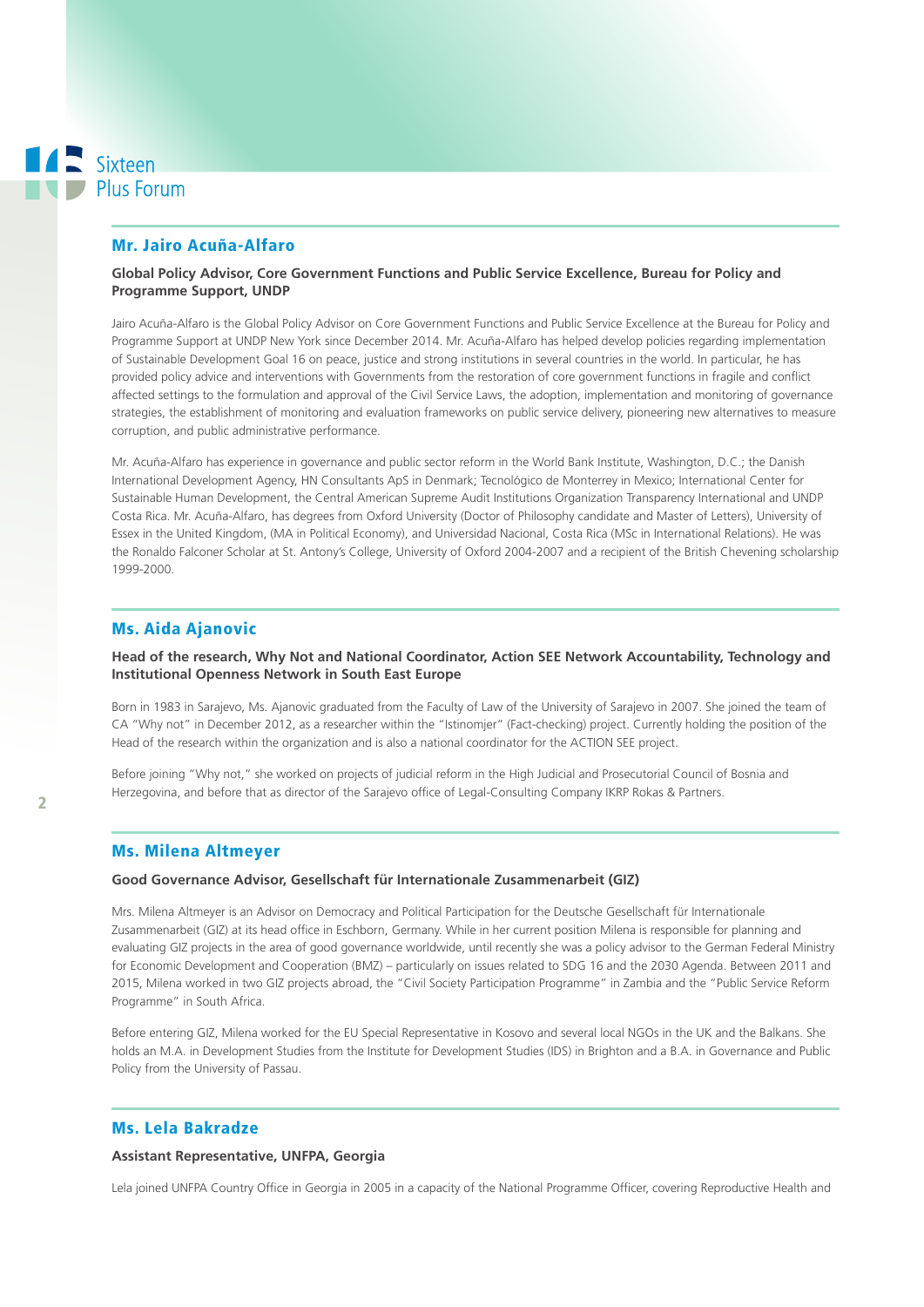Rigths, Population and Development and Gender components of the Country Programme. Since 2014 she serves as UNFPA Assistant Representative for Georgia.

Her experience includes working in the areas of Reproductive Health and Rights, gender equality and women's empowerment, women and peacebuilding, youth informal education, policies addressing population dynamics, including Ageing.

# Mr. Aleksandre Baramidze

# **First Deputy Minister of Justice, Georgia**

Before holding the Office of the First Deputy Minister of Justice in November 2013, Aleksandre Baramidze was a Deputy Minister of Justice. In the Ministry of Justice he supervises the Ministerial Administration, Analytical Department, and Departments for Legal Drafting, Public International Law, EU law, and Expertise of International Agreements and State Representation to Domestic Courts. He is also a Parliamentary Secretary for the Ministry of Justice. In most important cases, he represents the Government of Georgia in the European Court of Human Rights.

Under his leadership and direct involvement were prepared the reform packages in substantive and procedural criminal law, anticorruption law, domestic violence law, juvenile justice, labour law, corporate law, anti-discrimination law, alternative dispute resolution, etc. Many of those legislative packages have been adopted by the Parliament and have become law.

He assists the Minister of Justice in running the secretariats of a number of interagency councils, including the Criminal Law Reform Council, Private Law Reform Council, Anti-Drugs Inter-Agency Council, Anti-Corruption Inter-Agency Council and the Anti-Trafficking Inter-Agency Council.

He is a Substitute Member of the Venice Commission from Georgia.

Before joining public service, he was a bar member and practiced law in both criminal and civil matters. He represented his clients before the European Court of Human Rights, winning four cases. He was also a civil society activist, expert in media law, and a certified ABA/ROLI trainer of trial advocacy and criminal procedure. He taught media law in several universities in Tbilisi. And he is an author of numerous published works in the fields of fundamental rights, criminal procedure, and media law.

He has two academic degrees in Law and Oriental Studies from the Tbilisi State University. He has received in-depth training in American and International Law at the Center for American and International Law in Plano, Texas, and Trial Advocacy in the National Institute of Trial Advocacy in Louisville, Colorado.

He is fluent in Georgian, English and Russian and has a basic knowledge of French.

# Mr. Marc Baxmann

#### **Policy and Communication Officer, FriEnt, Working Group on Peace and Development**

FriEnt is an association of governmental organizations, church development agencies, civil society networks and political foundations in Germany. FriEnt aims to pool capacities, support networking and cooperation, and contribute to conflict-sensitive development cooperation. Marc facilitates the dialogue between the FriEnt member organizations on international peacebuilding processes and offers advisory services. His expertise and publications are in international peace and security issues, governance, development and state-society-relations. Prior to joining FriEnt in 2008, he worked for the Association of German Development NGOs (VENRO) and as an independent consultant to think tanks and NGOs. He holds an MA in Political Science, International and European Law from the University of Bonn (2006).

### H.E. Mr. Joran Bjällerstedt

**Senior Adviser, Ministry for Foreign Affairs, Stockholm, Sweden**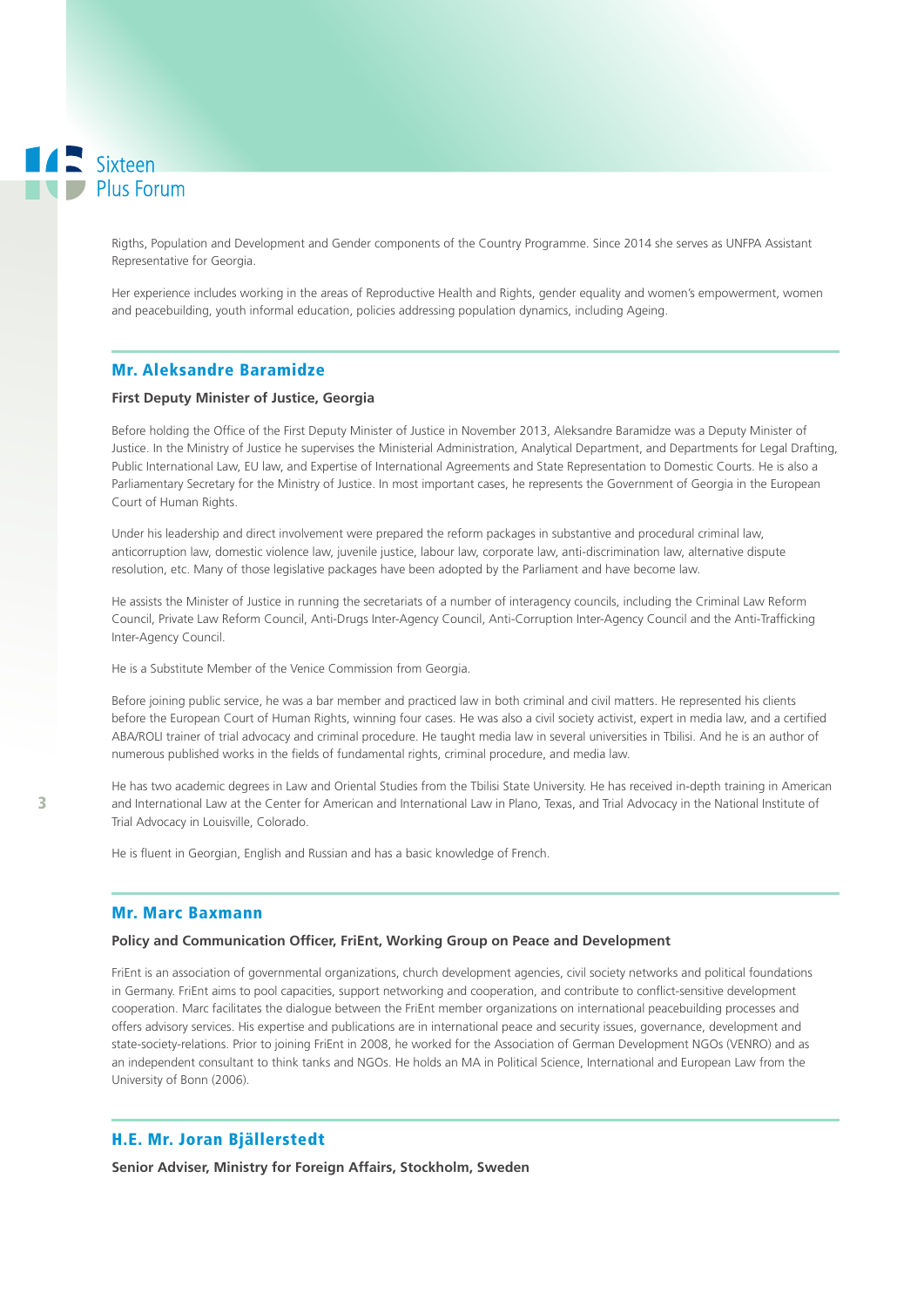Ambassador Bjällerstedt is presently Senior Adviser on issues relating to climate and security, conflict, peacebuilding and statebuilding at the Department for Conflict and Humanitarian Affairs of the Ministry for Foreign Affairs. He is the Senior Representative of H.E. Isabella Lövin, Minister of International Development Cooperation and Climate on her undertaking as co-chair of the International Dialogue on Peacebuilding and Statebuilding.

Ambassador Bjällerstedt has over 25 years of experience in the field of human rights, humanitarian and refugee law, conflict resolution and post-conflict reconstruction. He has served in both war-torn and post-conflict missions including, Iran/Iraq (1988-89), Bosnia-Hercegovina (1992-94; 1998-99), Georgia (93), Macedonia and Kosovo (2000-2005). In January 2005, Ambassador Bjällerstedt assisted the post-Tsunami recovery efforts in Phuket before he was posted to Washington DC covering the Middle East Peace Process, as well as issues related to the World Bank.

In 2008 Ambassador Bjällerstedt was appointed as Sweden's Ambassador and Special Envoy to the Somali Peace Process based in Nairobi. He returned to Sweden to take up his present position in September 2012.

A lawyer by profession, Ambassador Bjällerstedt began his career in the Swedish Red Cross and the UN High Commissioner for Refugees before joining the Swedish Foreign Service in 1995. He received a Masters of Law from Uppsala University.

# Mr. David Bloss

#### **Regional Editor, Organized Crime and Corruption Reporting Project**

Based in Tbilisi, Georgia, Mr. Bloss is a regional editor for OCCRP. After a 25-year career as a news reporter, news editor and sports editor in American newspapers, he spent two years as an editor at the bilingual newspaper Cambodia Daily in Phnom Penh. He has been Academic Director at the Caucasus School of Journalism and Media Management in Tbilisi, and has taught at the Institut Agama Islam Negeri in the Aceh region of Indonesia. He was USAID country director for media programs in East Timor for two years. He also served two years as Academic Director at the International Media Institute of India (IMII), a post-graduate journalism program in New Delhi. Dave completed a four-month assignment as a media consultant in Libya for the Institute for War and Peace Reporting (IWPR).

# Mr. Gigi Bregadze

#### **Democratic Governance Team Leader, UNDP Georgia**

Gigi Bregadze has been with the UN for up to 20 year. After working with the United National High Commissioner for Refugees (UNHCR) where he has been responsible for the country-wide programming on Internally Displaced Persons, he has joined United Nations Development Programme (UNDP) in 2002 as a Programme Analyst managing the portion of the Democratic Governance portfolio with focus on executive and legislature. Since June 2014 he has assumed the Democratic Governance Team Leader position responsible for quality assurance of the relevant portfolio, including initiatives ranging from the support to different institutions from executive and legislative branches of power and from local self-government to other independent institutions including in the fields of elections and media. Justice, Human Rights, Public Administration and Gender have also been in the purview of the portfolio. Gigi Bregadze is a head of the Results Group on Democratic Governance within the United Nations Strategic Partnership Framework process. He is also a co-chair of the Technical Working Group on Elections.

### Mr. Saba Buadze

#### **Anti-Corruption Direction Head, Institute for Development of Freedom of Information (IDFI)**

Mr. Saba Buadze initially joined the IDFI team in 2015, as a project coordinator for the "Improvement of Electronic Transparency in the Municipalities of Kakheti and Promotion of Public Engagement in the Work of Local Self-Governments" project.

Prior to joining IDFI Saba worked as a Senior Legal Advisor in the Department of Policy Analysis at the Government Administration of Georgia. He was responsible for coordinating with the Ministry of Justice, Ministry of Internal Affairs, Ministry of Defense and Ministry of Corrections.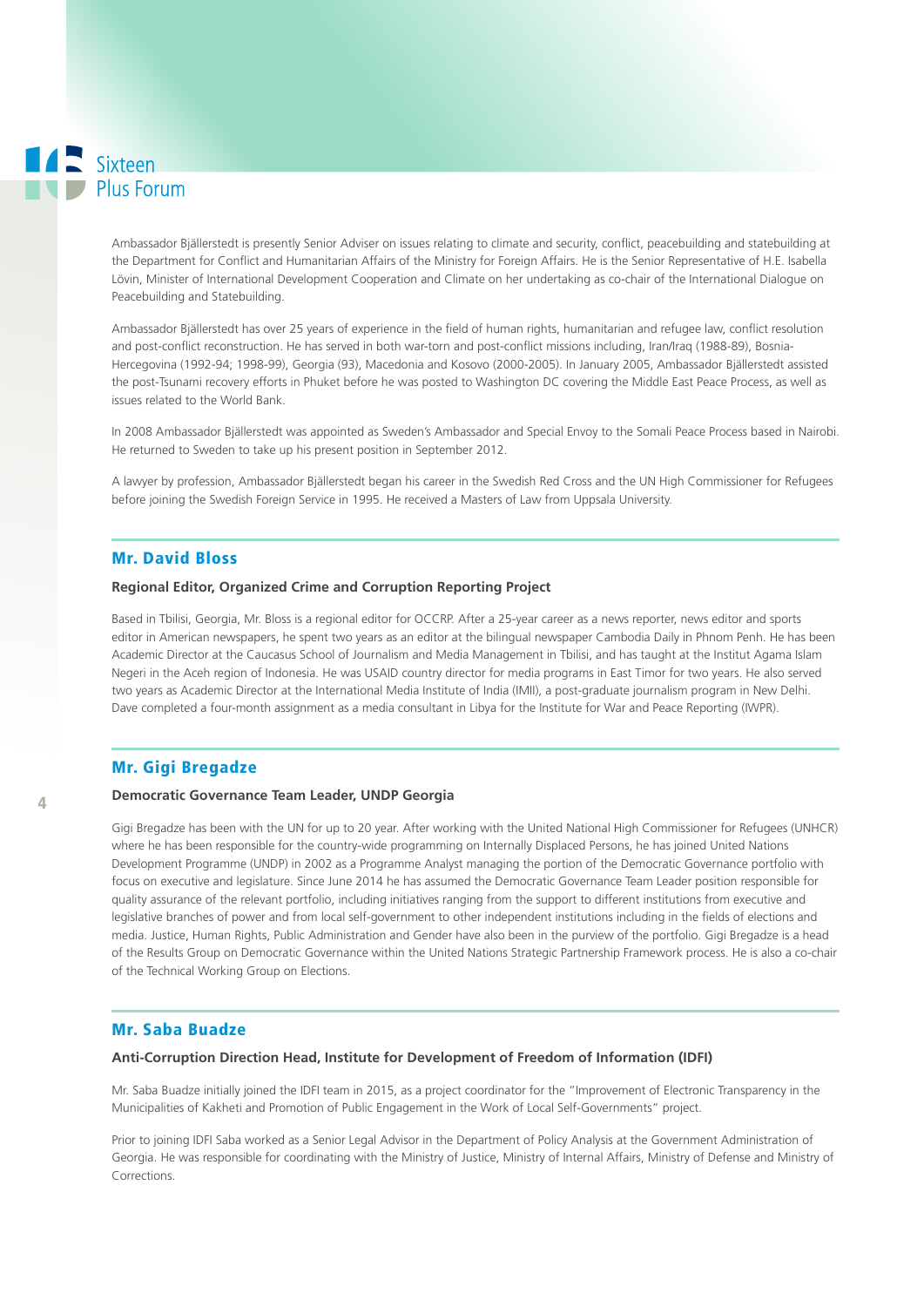His areas of focus include open government, anticorruption, public ethics, transparency, civil service reform and strategic policy planning.

In 2013-2014 Saba worked in New York City, at Montgomery McCracken Walker & Rhoads, a multi-practice law firm operating in several cities of the United States. At MMWR, his focus areas were commercial litigation and maritime and transport law.

Mr. Buadze studied international and EU law (LLB) at the University of Groningen, Netherlands. More information and publications of Mr. Buadze - https://idfi.ge/en/team/view/47.

# Mr. Mikheil Darchiashvili

#### **Senior Governance Advisor, USAID/Tetra Tech ARD, Good Governance Initiative (GGI), Georgia**

Mikheil Darchiashvili is a carrier diplomat with 14 years of professional experience in diplomacy and international relations. His professional carrier includes different positions at the Ministry of Foreign Affairs of Georgia. From 2004 to 2008 Mr. Darchiashvili worked at the Georgian Mission to NATO in Brussels, Belgium. From 2008 to 2013 Mr. Darchiashvili served at the Embassy of Georgia to the United States, initially as Senior Counselor, later as Minister Plenipotentiary.

Mikheil Darchiashvili served as Deputy Defense Minister of Georgia (2013-2014). During his tenure as Deputy Defense Minister, he was responsible for international relations with main focus on Georgia's NATO membership process and defense policy and planning.

Since March 2015, Mikheil Darchiashvili serves as Senior Governance Advisor at the USAID Good Governance Initiative in Georgia (GGI). He is responsible for Open Government Partnership (OGP) and Building Integrity issues.

Mikheil Darchiashvili is a member of Supervisory Board of the Georgian Institute of Public Affairs (GI-PA). He has been also teaching at GIPA since 2015.

Mikheil Darchiashvili holds Master's degree in Public Administration (MPA).

# Mr. Richard Dzikunu

#### **Youth Accountability Advocate, Restless Development**

Richard Dzikunu is a 26-year-old youth activist primarily concerned with open development, transparency, accountability and its important intersections with youth employment, education, health, human rights, gender equality and women's empowerment. Richard is also part of the Restless Development Accountability Advocates, a group of 20 young experts from youth-led community-based organizations in Africa and Europe, which aims to design and implement a national monitoring framework to hold government accountable in achieving the Sustainable Development Goals. He is one of 200 Women Deliver young leaders worldwide and was selected by the European Commission as one of 16 young leaders for the 2017 European Development Days Summit in Brussels. Mr. Dzikunu holds a Bachelor's Degree in Journalism from the Ghana Institute of Journalism.

#### Mr. Khaled Emam

#### **Programs Manager, Arab Program for Human Rights Activists**

Mr. Imam is a lawyer and program director of the Arab Program for human Activists. He is focused, as well as passionate, about building a modern democratic State that protects human dignity.

He has been involved in many volunteer social activities. Indeed, he has initiated and participated in several activities in the field of Human rights and anti-corruption. Moreover, he has been proficient in writing articles and researches on those topics. Finally, I am the founder of the Human Rights Volunteers Program and the Director of the Coalition of Integrity Partners in Egypt.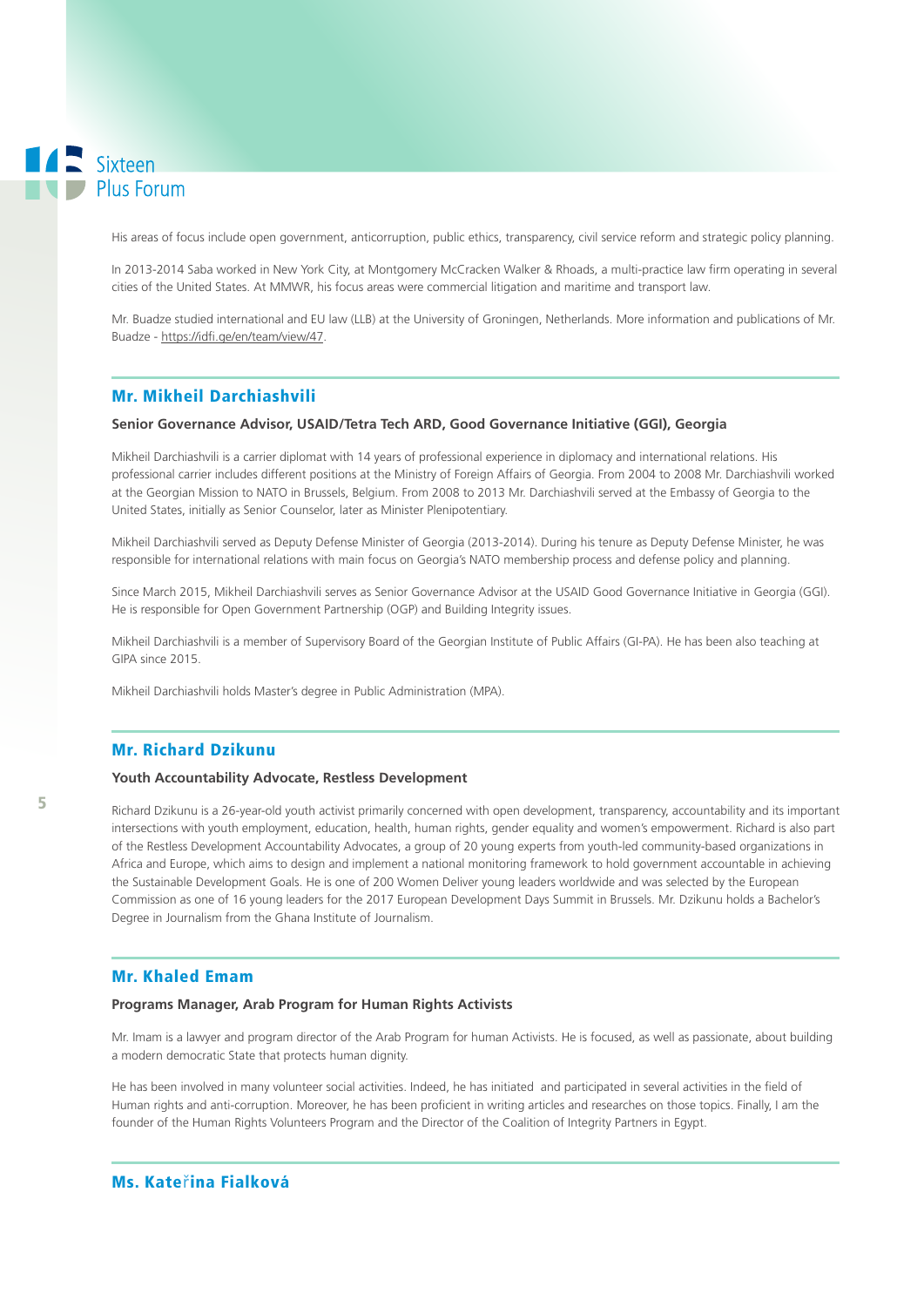### **Director of the Department of Multilateral Economic Relations, Ministry of Foreign Affairs of the Czech Republic.**

Kateřina Fialková is the Director of the Department of Multilateral Economic Relations at the Ministry of Foreign Affairs of the Czech Republic. Before taking up this position in January 2015, she served as the Czech Ambassador to Japan (2010 – 2014).

Since joining the Ministry of Foreign Affairs in 1995, Kateřina Fialková has held a number of posts both in Prague and abroad. She was the Director of the Department of American States (2008 – 2010), the Deputy Head of the Czech Embassy in the United Kingdom (2003 – 2007), the Deputy Director of the Private Office of the Secretary General of NATO (Lord Robertson) in Brussels (2000 – 2002), the Political Counselor at the Czech Mission to NATO (1998 –2000), the Deputy Director of the Security Policy Department (1997 – 1998) and the Desk Officer at this department. She was a member of the Czech team that negotiated Czech Republic's accession to NATO on 12 March 1999.

Kateřina Fialková was educated in the Czech Republic, Switzerland and the United States. She speaks English, German, French and Russian, manages some Japanese and learns Modern Greek.

### Ms. Laura Garr

### **Associate, White & Case's LLP**

Laura Garr is an attorney in White & Case's Disputes Practice Group, with a focus on commercial and estate litigation, and business and human rights. She has served as a panelist for the firm's global trainings on the fundamentals of business and human rights for lawyers and serves as the White & Case representative on the steering committee for the UN Global Alliance.

White & Case LLP is a global law firm—currently with 41 offices in 29 countries—working with some of the world's most respected and well-established banks and businesses as well as startup visionaries, governments, and state-owned entities. As a global citizen, White & Case is committed to advancing the sustainable development goals through its global pro bono practice and social responsibility initiatives. In July 2016, White & Case became a signatory to the UN Global Compact.

Laura has an active *pro bono* practice, including projects for the Vance Center, UN Global Alliance and UN Global Compact, and as part of the trial team with the Education Law Center. Laura has served as *pro bono* supervisor to human rights and corporate social responsibility clinics at law schools and serves on the Board of Directors of the Refugee Solidarity Network. Laura obtained her law degree from Fordham University School of Law with a focus on International Human Rights and Public Interest. She has worked in Ecuador on environmental and human rights law for indigenous peoples. With the Leitner Center for International Law and Justice, Laura traveled to India working on sex-worker rights and to South Africa to analyze economic and social barriers to LGBT refugees and asylum-seekers. Laura has co-authored several policy reports on international law and human rights. Prior to law school, Laura lived and worked in Quito on poverty alleviation and in New York City providing case management assistance to persons experiencing homelessness.

#### Mr. Bonian Golmohammadi

#### **Secretary-General of the World Federation of United Nations Associations (WFUNA)**

Bonian Golmohammadi was elected Secretary-General of the World Federation of United Nations Associations (WFUNA) in August 2009. Since then, WFUNA has substantially grown in its programmatic activities, organizational structure - including the establishment of new offices in Seoul, Korea, Brussels, Belgium and New Delhi, India - and partnerships.

Previously, Mr. Golmohammadi served as Secretary-General of the United Nations Association (UNA) of Sweden for eight years. During his tenure, Mr. Golmohammadi introduced several new programmatic initiatives, such as a bilateral international project in more than ten countries including China, Georgia, Uganda and the Democratic Republic of Congo. The projects ranged on issues from the Millennium Development Goals, conflict prevention, human rights and organizational capacity building. UNA-Sweden was awarded a Gold Medal at the Cannes Lions International Advertising Festival 2009 for True Evidence of War, a media campaign to support war victims of Georgia. UNA Sweden won a gold medal at the EuroBest Advertising Awards in 2009 as well as several PR, advertising and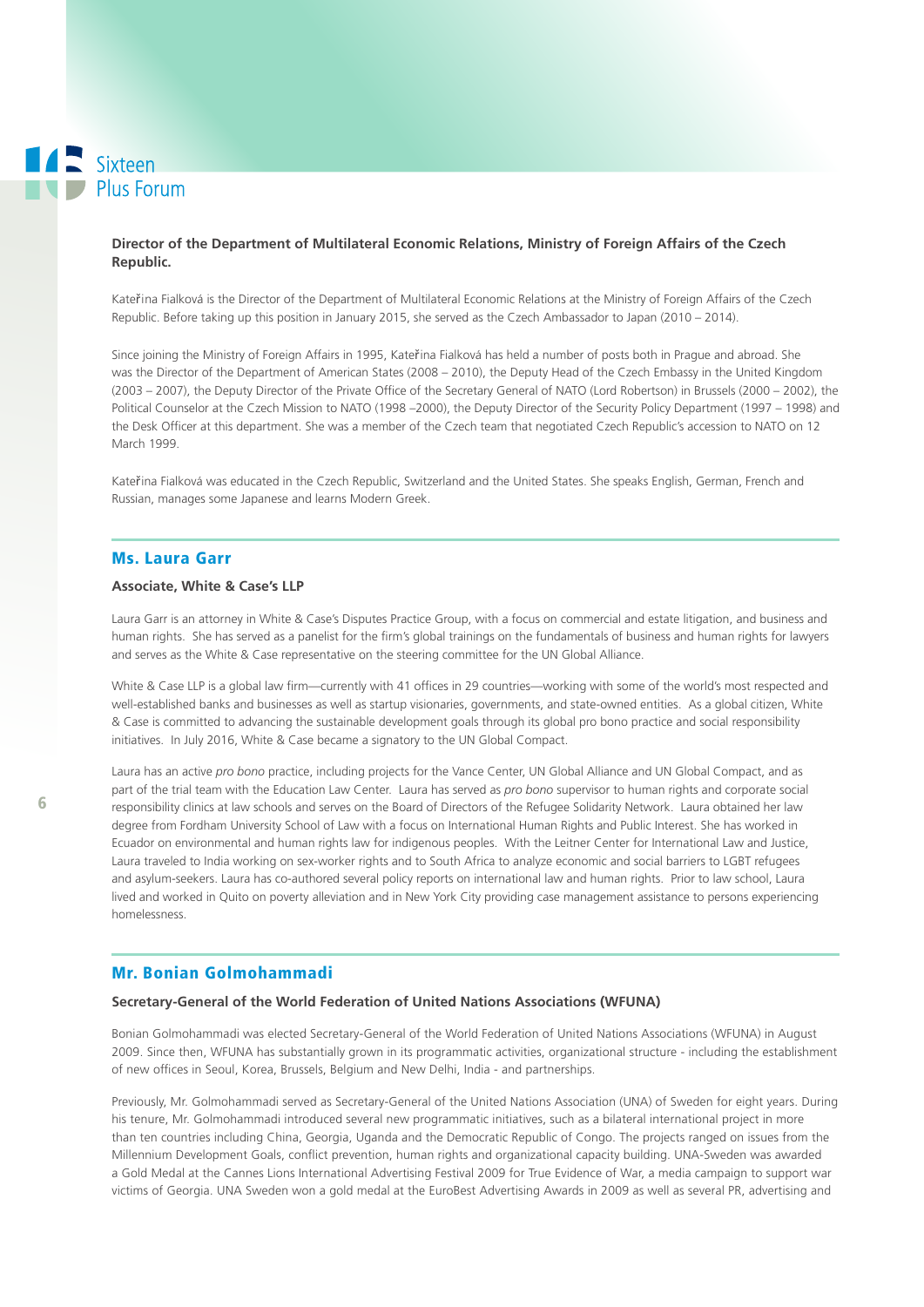#### marketing awards in Sweden.

Since 2015, he serves as Co-Chair on the Steering Committee of the Transparency, Accountability and Participation Network (TAP Network), a broad network of CSOs that works to ensure that open, inclusive, accountable and effective governance is at the heart of the UN's Post-2015 Development Agenda. Since 2005, Mr. Golmohammadi has served as President of the UNA Europe Network, coordinating United Nations Associations from all over Europe. He has served or is serving on various advisory boards for Swedish Ministers for Development, international development corporations, UN entities, and civil society organizations. Prior to joining UNA-Sweden, Mr. Golmohammadi worked with consultancy and private businesses in Sweden and the Czech Republic.

Mr. Golmohammadi earned a degree in Political Science, and has studied International Law, Human Rights and Philosophy, from Stockholm and Uppsala Universities.

# Mr. Danilo Goncalves

#### **Deputy Permanent Representative / Counsellor, Permanent Mission of Timor-Leste to the United Nations**

Born in 1971 in Dili, Timor – Leste, Mr Danilo Goncalves graduated from the Faculty at Accounting at Bhayangkara University in Surabaya Indonesia 1998. Before joining the Ministry of Foreign Affairs and Cooperation of the Democratic Republic of Timor-Leste, he was working as a Finance Officer of Banco National Ultramarino (Private Bank) and Timor-Telecom (Public Telecommunication Service Provider) in Dili. Prior to that, he was assuming the position of Director of finance in Mandiri Bank Dili.

Before his overseas posting as Counselor in the Permanent Mission of Timor-Leste to the UN in New York, he was assigned as Deputy Ambassador in the Embassy of Timor-Leste accredited to the UK in London. In the Ministry of Foreign Affairs and Cooperation, he served as Director of Finance in 2008-2010 and as Inspector General for Auditory in 2012-2016.

# H.E. Mr. Choonghee Hahn

**Deputy Permanent Representative of the Republic of Korea to the United Nations in New York & Chairperson of the 47th Session of the United Nations Commission on International Trade Law (UNCITRAL)**

Hahn Choonghee is currently Ambassador and Deputy Permanent Representative of the Republic of Korea to the United Nations in New York (2014-2017). He was elected as Chairperson of the 47th Session of the United Nations Commission on International Trade Law (UNCITRAL) for a 1-year term from July 2014 to July 2015. Ambassador Hahn's major positions in the Ministry of Foreign Affairs include Director-General for Cultural Affairs (2012-2014), Sous-sherpa and Spokesman for the 2012 Seoul Nuclear Security Summit (2011-2012), Director-General for Human Resources (2010), and Deputy Director-General for North Korean Nuclear Affairs (2007-2008).

Ambassador Hahn also served in the Ministry as Director for North American Affairs (2005-2007) and was Director for Policy and DPRK at the Korean Peninsula Energy Development Organization (KEDO) in New York (2002-2005).

As a career diplomat, his areas of expertise include North Korean nuclear affairs, nuclear non-proliferation, regional architecture surrounding the Korean Peninsula and Northeast Asia, North American, European and African affairs, as well as public diplomacy. He also served at the Korean Embassy in Washington, D.C. (1991-1994), Lagos (1994-1996), Vienna (1999-2002), and Paris (2008-2010).

Ambassador Hahn received an M.A. in international relations from the University of Pennsylvania, a B.A. in French from Seoul National University and studied at the University of Paris I (Panthéon-Sorbonne) in its training program.

# Ms. Sina Heers

#### **Team Leader Agenda 2030, Legal and Judicial Reform Programme, GIZ**

Ms. Sina Heers is Team Leader for Agenda 2030 component in GIZ's Legal and Judicial Reform Programme in the South Caucasus. Prior to joining the team in Georgia she held a position as strategy advisor in GIZ's corporate development department covering the organizational partnerships with the World Bank Group. From 2014 to 2016 she worked as policy advisor in GIZ's Agenda 2030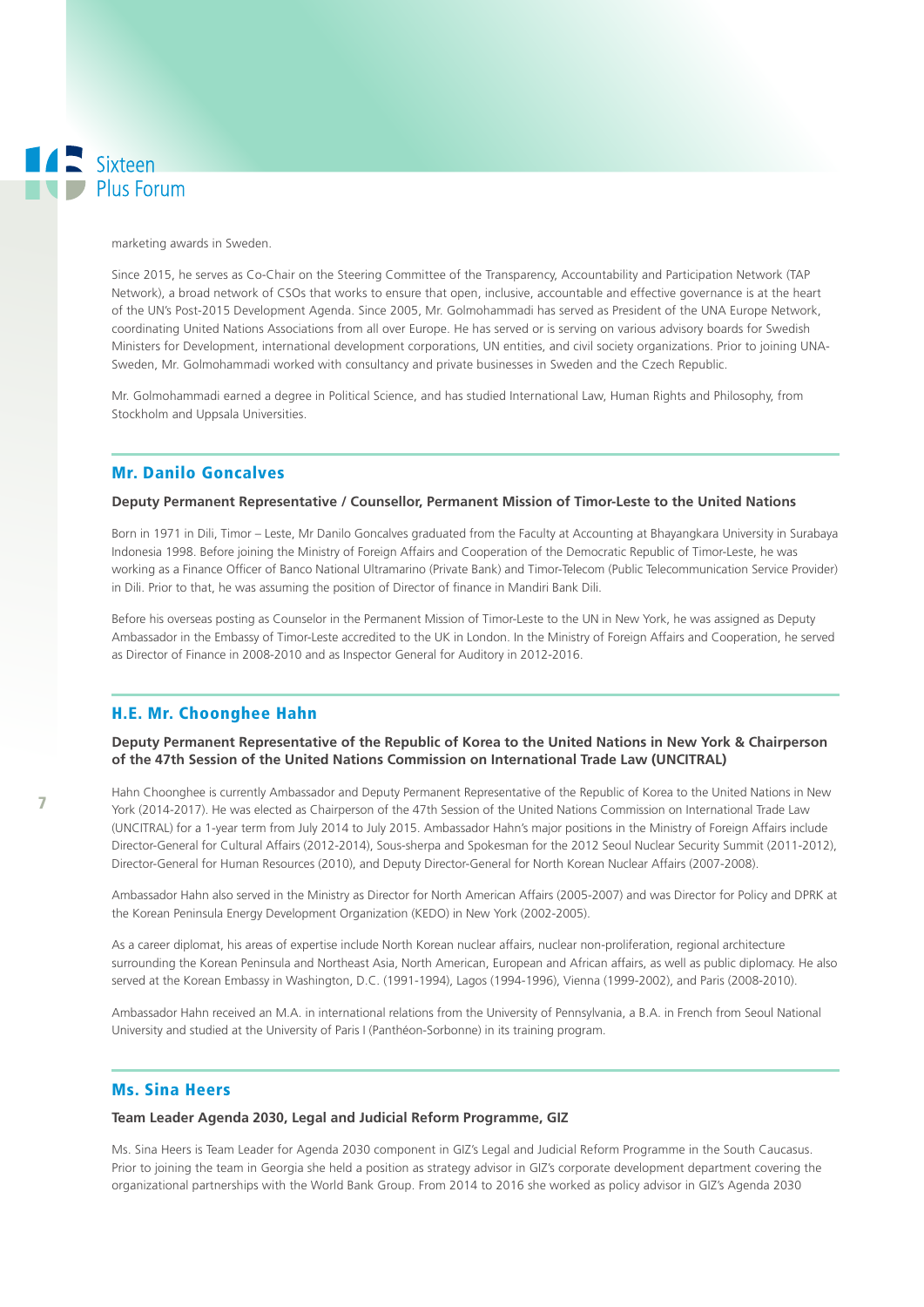sectoral programme supporting the German Federal Ministry for Economic Development and Cooperation (BMZ) in its function as lead negotiator for the German government in the Agenda 2030 negotiation process. Before joining GIZ, she worked both for an implementing organization in the in the UK and in the private sector in Germany.

She holds an M.A. in Politics, Philosophy and Economics from the University of York, England and a B.Sc. in Economic Psychology from the Leuphana University, Germany.

# Ms. Vanessa Heleta

#### **Founder and Director, Talitha Project and Chair of Global Partnership for the Prevention of Armed Conflict Pacific**

Vanessa is the founder and Director of the Talitha Project, which runs a 'drop-in centre' for young women and girls in Tonga, providing security, counselling, training, income generation skills and support. Thirty-nine-year-old Vanessa Heleta has been a women's rights activist in Tonga for more than a decade. As a young woman herself, she has made it her mission to empower adolescent girls through learning and awareness raising. She is passionate about advocacy work around human rights and gender equality and promoting the rights of marginalized people, particularly women and girls around gender-based violence and children living with disabilities.

Vanessa has joined other partners in Tonga to advocate and lobby for CEDAW ratification and to continue to lobby for improvements in legislations and policies to advance the elimination of violence against children, such as the 'Let Girls be Girls' campaign, which calls for the marriage age of young girls in Tonga to be raised.

# Ms. Shelley Inglis

# **Regional Cluster Leader, Governance and Peacebuilding Cluster, Bureau for Policy and Program Support, UNDP Istanbul**

Shelley Inglis is the United Nations Development Programme Cluster Leader of Governance and Peacebuilding for Europe and Central Asia, and previously global Policy Advisor and Team Leader on Rule of Law and Access to Justice. Prior to joining UNDP, she was in the Rule of Law Unit in the Office of the United Nations Deputy Secretary-General working on system-wide policy coordination and coherence in the field of rule of law. She has worked previously for the Department of Peacekeeping Operations, the Office of the High Commissioner for Human Rights in Geneva, and the United Nations Development Fund for Women (UNIFEM). Her experience includes providing guidance and support to UN field presences in conflict-affected, post conflict and developing environments, across Africa and Asia, drafting of numerous reports of the Secretary-General and policy and guidance materials for the Organization, and conducting a wide range of workshops and training in her area of expertise.

Prior to joining the United Nations, Shelley worked extensively on the Balkans, Central Asia and Turkey, in particular with Save the Children US (1994-1995) in Croatia and Bosnia and Herzegovina, Amnesty International Secretariat and the Organization for Security and Cooperation in Europe (OSCE) (1999-2002) in Kosovo (UNSC 1244). She has also practiced public interest family and criminal law in the United States. She is a graduate of Columbia School of Law (JD) and Cornell University (BA).

# H.E. Mr. Mikheil Janelidze

#### **Vice Prime Minister, Minister of Foreign Affairs, Georgia**

Mikheil Janelidze was appointed Minister of Foreign Affairs on 30 December 2015. Mr. Janelidze served as First Deputy Minister of Foreign Affairs of Georgia from September 2015 until his appointment as Minister.

Prior to moving to the Georgian Foreign Service, Mr. Janelidze has enjoyed an extensive career at the Ministry of Economy and Sustainable Development of Georgia in the period of 2009-2015 initially as Director of Foreign Trade and International Economic Affairs Department, and, since 2011, as Deputy Minister of Economy and Sustainable Development. Throughout these years he also served as Georgia's Chief Trade Negotiator with the EU and Chairman of Intergovernmental Economic Commissions with various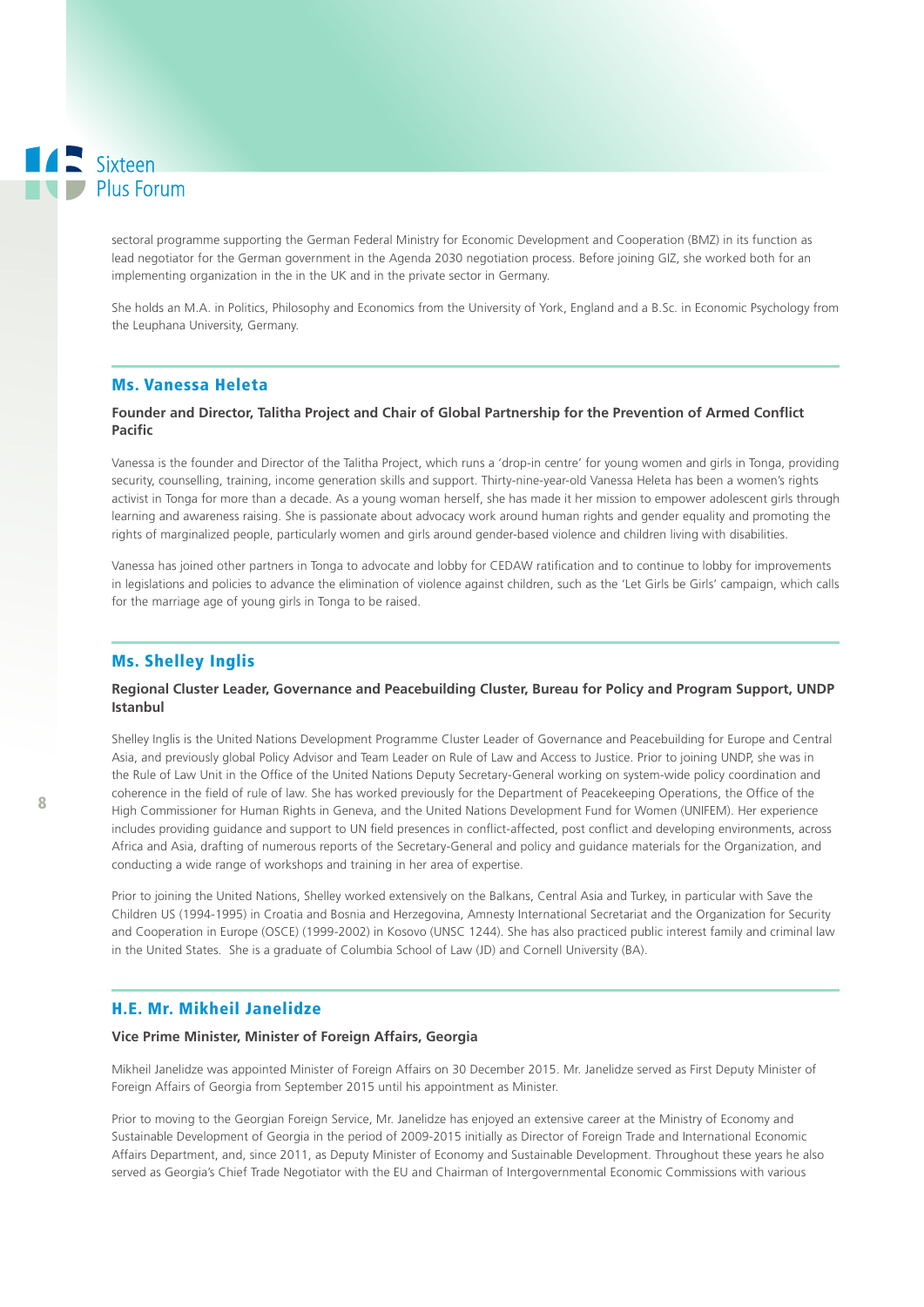countries. Before joining the public service and taking up the government job, Mr. Janelidze worked for the private sector as a manager and an entrepreneur in the area of business development and management consulting mostly focused on international trade and investment.

Mr. Janelidze earned his Bachelor's degree with honors in International Relations from Tbilisi State University in 2002. Later, in 2003-2006, he continued his postgraduate studies in International Law and European Law at the Diplomatic Academy in the Russian Federation. In 2011, Mr. Janelidze earned his Master's degree in Business Administration with Distinction from the Grenoble Graduate School of Business in France and the International Executive MBA from CSB in Georgia. Prior to that, in 1996-1997, Mr. Janelidze studied at the Hochwald Gymnasium in Wadern, Germany.

In 2011 Mikheil Janelidze was awarded - the Order of Honor - for his outstanding contribution to the development of foreign trade and international economic relations of Georgia.

Besides his native Georgian, Minister Janelidze speaks English, German and Russian languages.

Mikheil Janelidze is married and has a daughter.

# Ms. Nina Khatiskatsi

### **Deputy Mayor, Tbilisi City Hall (TBC)**

Nina Khatiskatsi has been a Deputy Mayor at Tbilisi City Hall since August 2014. Before city government, she worked in the NGO sector for many years on democracy and governance issues. In parallel, she was a local consultant at International organizations.

Between 2004 and 2012, Ms. Khatiskatsi was a Program Director at Transparency International Georgia for nine years and a Parliamentary Program Coordinator at the National Democratic Institute (NDI) between 2002 and 2004. Prior to this, between 1999 and 2002, Ms. Khatiskatsi worked at the Ministry of Defense as a Senior Officer-Analyst.

Ms. Khatiskatsi graduated from Tbilisi State University's Faculty of Economic Geography (1990-1995) and Georgian Diplomatic Academy (1996-1999) with a degree in International Relations.

# Mr. Giorgi Kldiashvili

#### **Founding Member and Executive Director, Institute for Development of Freedom of Information (IDFI)**

Giorgi Kldiashvili is a founding member and Executive Director of the Institute for Development of Freedom of Information (IDFI). He has over seven years of experience working on openness and transparency issues in Georgia and internationally. He has been carrying out projects, studies, assessments and trainings for different international organizations and foundations. Giorgi Kldiashvili is an author of a number of publications related to access to information, anticorruption policy and good governance, accountability and transparency, e-Governance and e-Democracy, open data, civil service and public administration, media and internet.

In addition to his work in applied policy research with IDFI, as a historian by specialty, he has academic credentials as a researcher, undertaking studies in American and Soviet Studies. He is professional archive researcher, working in the history archives of Georgia and abroad for more than a decade. Giorgi holds graduate degrees in Contemporary History and worked as a professor of American Studies at the Institute of American Studies at Tbilisi State University.

Giorgi Kldiashvili is a CSO Steering Committee Member of the Open Government Partnership (OGP). He is a co-chair of the platforms of the executive and legislative OGP in Georgia and a co-chair of the Access to Information Working Group at the Anti-Corruption Council of Georgia. More information and publications of Mr. Kldiashvili - https://idfi.ge/en/team/view/9.

### Ms. Nana Kurashvili

**Head of programs in Georgia, People in Need**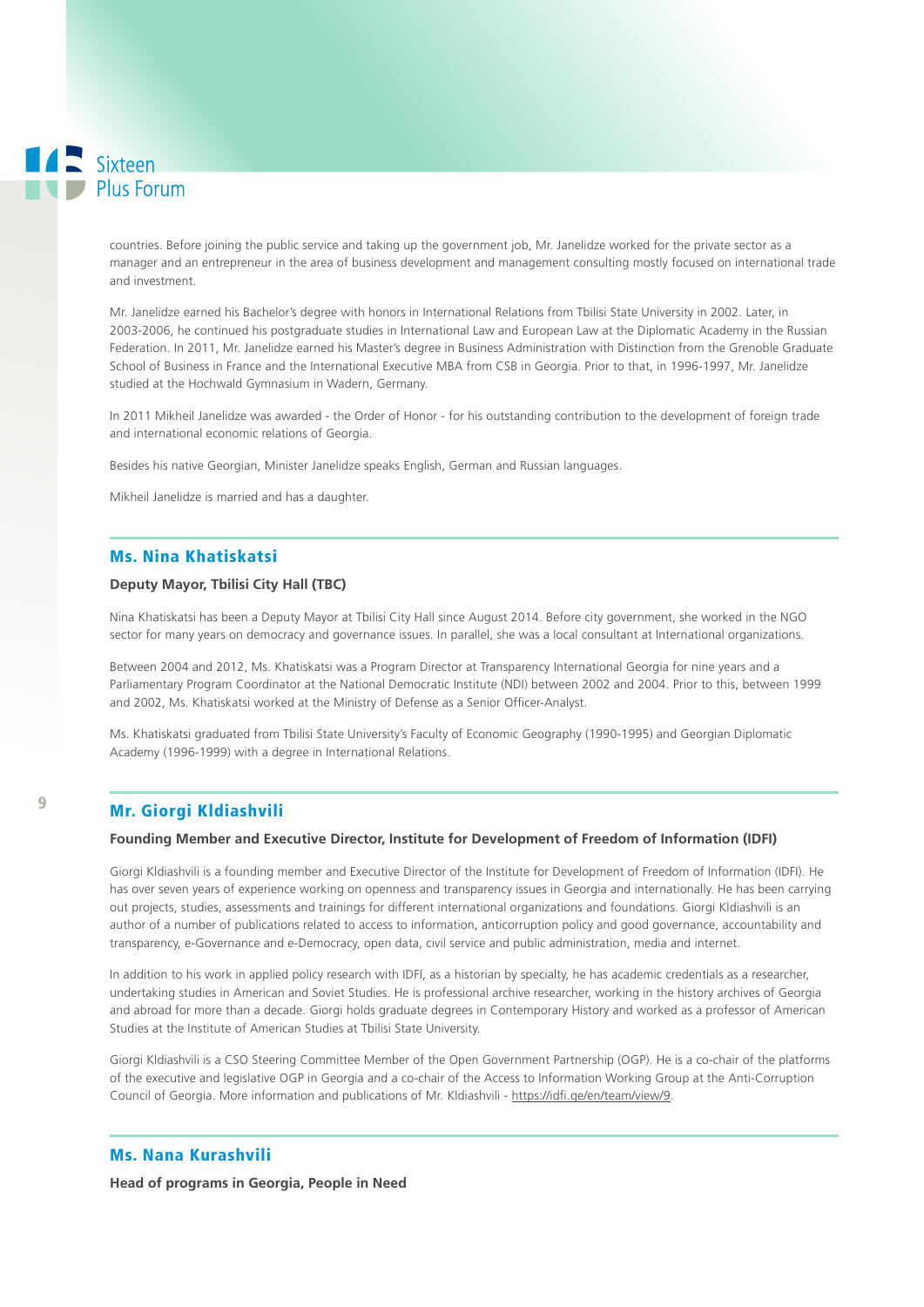Nana Kurashvili, head of programs in Czech INGO People in Need, is an IDP from Abkhazia. Peace and reconciliation plays a particular role in her life and work. She has been involved in conflict transformation projects (funded by USAID) from the age of 14 and participated in the Youth Development Project together with Abkhaz youth, at George Mason University, Virginia; President Carter Center and Emory University, US. This program included very interesting visits to United Nations headquarters in NY in 1999 and 2000 and a meeting with UN Secretary General, Kofi Annan. Nana was also honored to meet President Jimmy Carter in his presidential Center at Emory University.

Participation in the USAID programs determined Nana's future career as NGO worker, where she is still involved 19 years later. Nana has been managing programs on youth participation, participatory decision making, social inclusion and good governance in general. At the same time she has been doing training and consultancy work in the Council of Europe and European Union Youth in Action and Erasmum + projects.

# Ms. Erika Kvapilova

#### **UN Women Representative in Georgia**

Ms. Erika Kvapilova is UN Women Representative in Georgia since 2013. She joined UNIFEM (later UN Women) in January 2005 and served as UN Women Regional Programme Director for South-eastern Europe by 2013. Before joining the UN, she spent over 15 years in social policy and welfare research - in early 2000's she was a Director of Research Institute for Labour and Social Affairs, and the International Center for Family Studies in Bratislava affiliated to the Ministry of Labour, Social Studies and Family in Slovakia, and served as the gender adviser to the ministers of labour, social affairs (2000-2004). She is author of numerous studies on social policy and gender.

#### Ms. Coco Lammers

#### **Campaigns and Advocacy Officer, Namati**

Coco Lammers serves on Namati's advocacy team as a focal point on global public policy, advocacy, and campaigning. Namati builds and supports grassroots legal advocates in six countries working on citizenship, environmental justice, community land, and access to healthcare. Namati convenes the Global Legal Empowerment Network made up of 1000+ legal empowerment organizations who advocate for vital justice reforms. Ms. Lammers has advised on national, regional, and global policy issues around the Sustainable Development Goals, human rights, social accountability, citizen-generated data, conflict-affected and fragile states, and participatory accountability.

# Ms. Ahjung Lee

#### **Policy Specialist, UNDP Seoul Policy Centre for Global Development Partnerships**

Ms. Ahjung Lee works on various aspects of the Centre's knowledge sharing work, including on the development and solidification of knowledge partnerships with key stakeholders in Korea and abroad. With her expertise on governance issues, she has worked for UNDP in different capacities since early 2009, including for UNDP Indonesia Country Office and the UNDP Bangkok Regional Hub in Thailand before joining USPC in 2014. Outside of UNDP, Ahjung worked for Government institutions, as well as for the civil society. She has edited and (co-) authored a number of publications and institutional reports. She holds a Master's Degree from the University of Oxford in the United Kingdom, and an Honours Bachelor of Arts from the University of Toronto in Canada.

# Ms. Molly Lien

#### **Head of Development Cooperation, Embassy of Sweden, Tbilisi**

Molly Lien is currently Head of Development Cooperation at the Embassy of Sweden in Georgia. Ms Lien has 25 years of experience from working in development cooperation, including eight years in Africa and South East Asia. Ms Lien has worked extensively with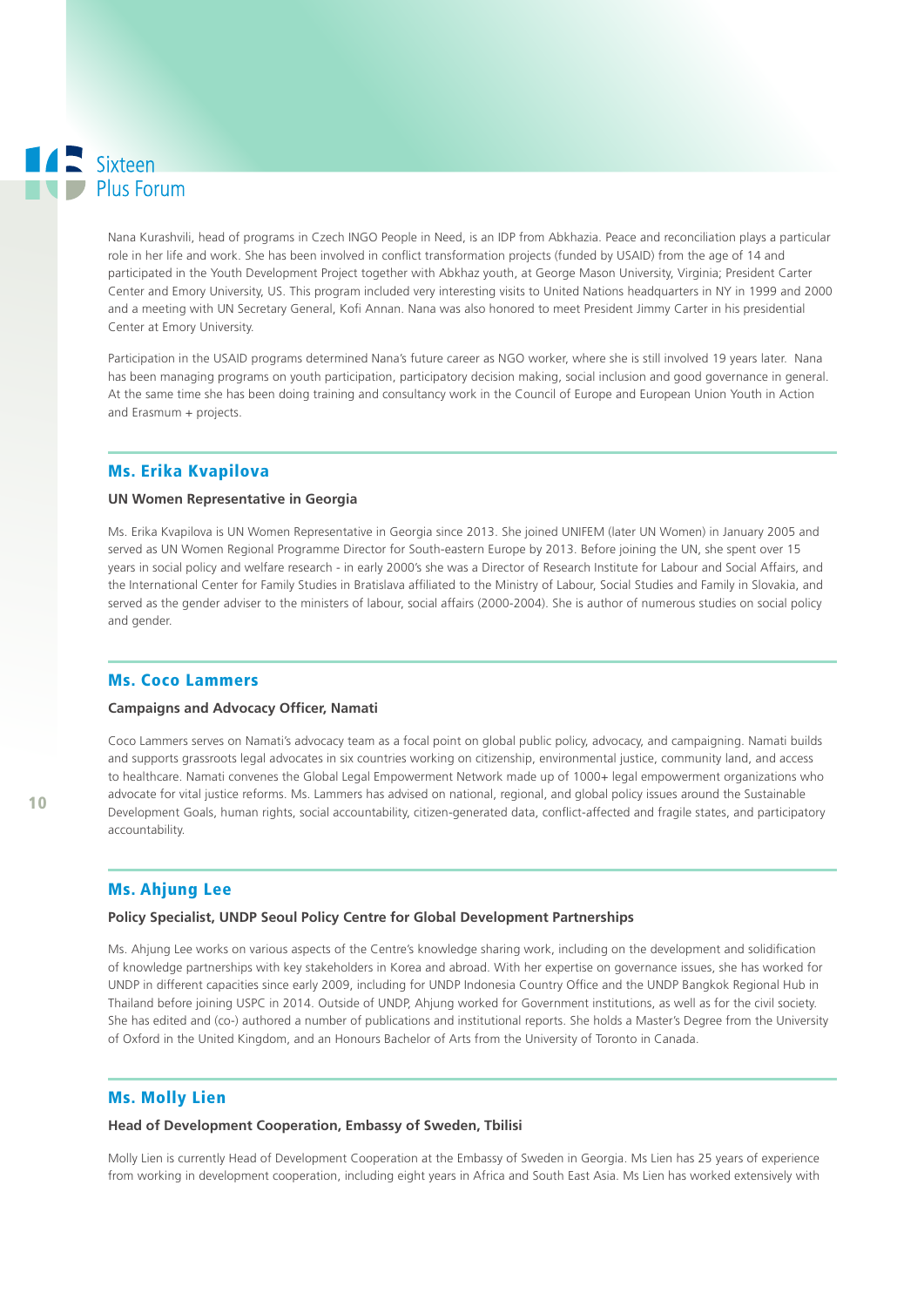issues relating to democratic governance, accountability and anti-corruption. Her most recent position before moving to Georgia was as Sida's Lead Policy Specialist on Anti-Corruption.

Ms Lien is an economist with a MSc degree from Linkoping University in Sweden.

### Ms. Nino Macharashvili

#### **Co-Founder and Development Director, ForSet**

Nino worked at JumpStart Georgia, an NGO specialising in data communications, as a data journalist and projects coordinator. In May 2017, she left JumpStart to pursue her passion of data storytelling. With her team, she started a new organisation, ForSet, an NGO with a startup mindset specialising in effective communications through data, design and technology. Nino also leads the board of Digital Communication Network, an international network of more than 3,000 digital communication professions.

She teaches Data Journalism at universities in Georgia, and holds a Bachelor of Arts in Journalism from Tbilisi State University (Georgia) and a Master of Arts in Creative and Media Enterprises from University of Warwick (UK).

# Mr. Hayk Malkhasyan

#### **Deputy Head of the Legal Department, Staff of Government, Republic of Armenia**

Hayk Malkhasyan has been working for the staff since 2010, where he has been drafting and reviewing projects of laws, government decrees and contracts, as well as analyzing legislation, foreign and international practice. His sphere of responsibilities includes Civil and Constitutional Law, Human rights protection and promotion. Dr. Malkhasyan has been involved in the reforms of Civil Code and Civil Procedure Code of Armenia, Licensing Law and other laws and government decrees.

Hayk Malkhasyan has been engaged in the process of electronic service provision and citizen centric design. He has worked on a number of projects, including electronic governance architecture and the development of smart-search solutions for Armenian judiciary database.

Hayk Malkhasyan holds a PhD in Private Law. His research focuses on fundamental changes of the underlying contractual conditions and the way unexpected market volatility, exchange rate fluctuation or inflation affect contractual performance. He has also conducted studies in Public Policy and Public Administration at the Fletcher School of Law and Diplomacy at Tufts University.

Hayk Malkhasyan is a lecturer at Russian-Armenian University and American University of Armenia, where he teaches various Private Law disciplines. These include Russian and Armenian Civil Law, Family Law, and Basic Legal Studies.

# Mr. Habib Ur Rehman Mayer

#### **Deputy General Secretary, g7+ Secretariat**

Mr. Habib Ur Rehman Mayar is Deputy General Secretary of the g7+ Secretariat based in Dili, Timor-Leste. He has served in the Secretariat since 2013 and leads on policy and advocacy for better engagement in fragile situation. He advises the Chair of g7+ on matters concerning peacebuilding and statebuilding and aat WB/IMF, UN, IDPS (International Dialogue on Peacebuilding and Statebuilding), and other related international forums to provide g7+ perspective on the related issues.

Prior to that, Mr. Mayar was Head of the Aid Coordination department in the Ministry of Finance, Islamic Republic of Afghanistan. The department served as Government's focal point for donors to ensure coordination of development aid for effective implementation. Mr. Mayar, represented the government in the negotiations of aid programs with the development partners and advised the Minister of Finance and other Govt. officials on related matters.

Having worked in the area of aid management since 2008, he was involved in discussions in monitoring and evaluation of the Paris Declaration, Accra Agenda for Action and the Busan Partnership, and participated in the negotiations on the New Deal for Engagement in Fragile States. He has contributed to the national and global discussions and fora on Peacebuilding and Statebuilding.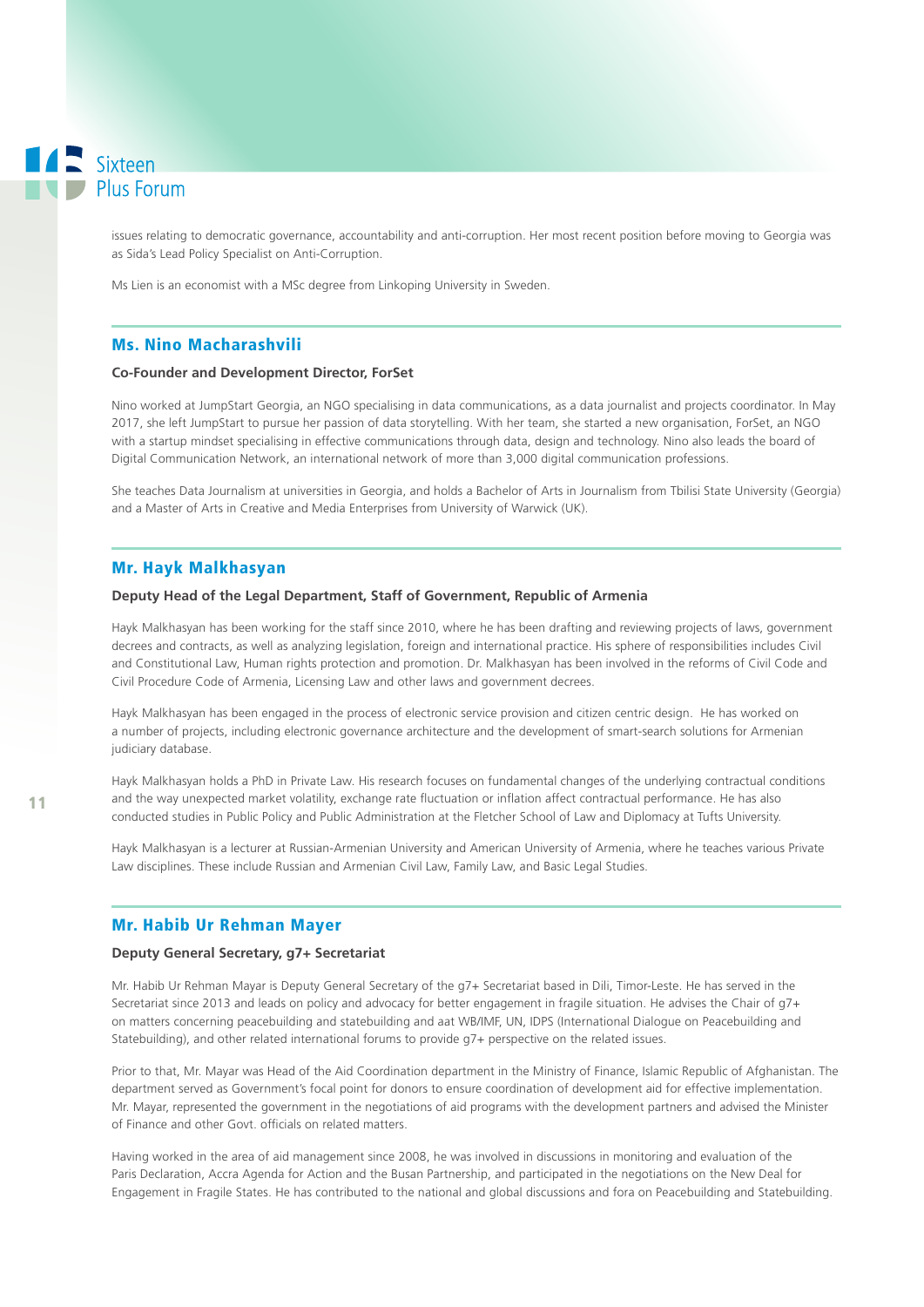and aid effectiveness.

Like many Afghans who fled their countries during the Russian occupation in 1980s, Mr. Mayar grew up in a refugees camp in Pakistan. He completed his Master degree in Business Administration from Baluchistan University of IT and Management Sciences.

# Mr. Oleksandr Pavlichenko

#### **Executive Director, Ukrainian Helsinki Human Rights Union**

Since December 2013 and until his election for the position of the executive director of the Ukrainian Helsinki Human Rights Union, Mr. PAVLICHENKI has worked as the deputy director of Kharkiv Human Rights Group. Mr. Pavlichenki will take on the position of Executive Director of the Ukrainian Helsinki Human Rights Union at the start of November 2017.

For over 10 years, he led the diplomatic institution of the Information Office of the Council of Europe in Ukraine. He was involved for over 15 years in project coordination and management with the Council of Europe in Ukraine. He was an executive director of the "Ukrainian Legal Aid Foundation", an organisation which developed the legal aid provision standards in Ukraine. He is the author and co-author of a number of publications on the case-law of the European Court of Human Rights, manuals and guides on the issues of rights for information, in particular, access to public information, as well as the publications on the free legal aid.

He also worked at the philological faculty of Kyiv State University and worked at the Ministry of Foreign Affairs in Ukraine at the department of information.

# H.E. Ms. Mónica Bolaños Pérez

#### **Director General of International, Multilateral and Economic Affairs, Ministry of Foreign Affairs, Guatemala**

Prior to her current assignment, Monica Bolanos Perez served as Deputy Permanent Representative of Guatemala to the United Nations Office and other international organizations in Geneva, from mid-September 2015 to August 2017 and as Deputy Permanent Representative of Guatemala to the United Nations Headquarters in New York, from 2014 to 2015. She is a career diplomat with a graduate degree in International Relations and Political Science from Universidad Francisco MarroquIn in Guatemala City, Guatemala. She joined the Ministry of Foreign Affairs of Guatemala in 1999 and was part of the delegation of Guatemala to the United Nations in New York from 2000 to 2015, holding various diplomatic positions. During her tenure in New York she has followed closely the work of the Economic and Financial Committee (Second Committee), particularly during Guatemala's membership of the Economic and Social Council from 2002 to 2004 and assisted the Permanent Representative during his Vice-Presidency and Presidency of the ECOSOC in 2002 and 2003 respectively. She has also followed closely the work of the Disarmament and International Security Committee (First Committee) and the Special Political and Decolonisation Committee (Fourth Committee) of the United Nations General Assembly, and the Peacebuilding Commission.

Ambassador Bolanos Perez served as Political Coordinator, during Guatemala's non-permanent membership of the United Nations Security Council (2012-2013), becoming the first woman to officially hold this position since 1945.

#### Ms. Wiem Pousse

#### **Project Manager, Jasmine Foundation**

Wiem Pousse, geographer and urban planner by education, sensitive to urban issues, she trained at the French Institute of Urbanism to approach the issues of urban and territorial development of Mediterranean cities. She is interested in public and associative actions aiming at emancipating the inhabitants of marginalized neighbourhoods. After a work experience in Marseille on the exchange of good practices between planners on both sides of the Mediterranean, she is currently a project coordinator at Jasmine Foundation (JF) in Tunisia, managing projects to strengthen the active participation of young people in public debate. Committed and militant, she works to promote access for all to the right to city and its most primary amenities.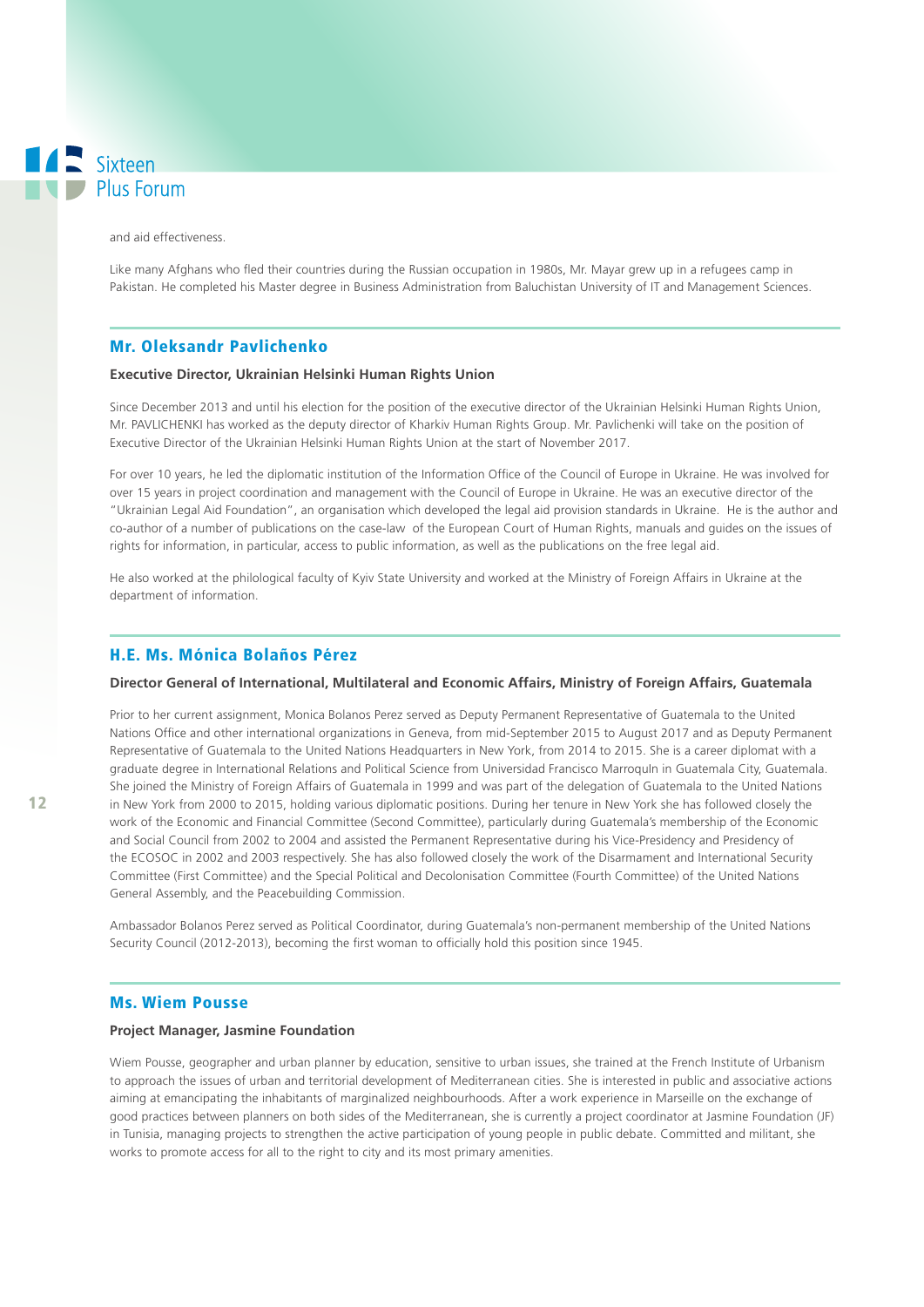### Ms. Lejla Sadiku

#### **Open Data Specialist, UNDP Istanbul**

Lejla Sadiku manages the Transformative Governance and Finance Facility at UNDP's Istanbul Regional Hub. She has worked on use and reuse of open data to increase transparency and improve public services, leading initiatives which aim to bring citizens, including youth, closer to their decision-makers through the use of technology, and engaging young people as agents of change through collaborative design methods.

Prior to UNDP, she has worked with Norwegian development assistance and political affairs, and the World Bank in the area of human development. She has diverse research interests, having published research on the role of civil society in the fight against corruption, implementation of the freedom of information legislation, international efforts in state-building contexts, and the state of LGBT rights in Kosovo. She holds a master's degree in public policy from the Hertie School of Governance in Berlin, and has completed her bachelor studies at the American University in Bulgaria in political science and business administration.

# Mr. Levan Samadashvili

#### **Deputy Chief of Party, USAID/Tetra Tech ARD, Good Governance Initiative**

Levan Samadashvili is a Public Administration and Governance specialist with a focus on PAR reform, public service delivery, and publicsector innovation.

During his government career, he has worked at the Public Services Development Agency (PSDA) of Georgia in the capacities of the Project Manager, Deputy Chairman and Chairman in 2009-2014. During 2014-2016 he was engaged in Kyrgyzstan and Ukraine as an OSCE consultant to help local authorities improve service delivery practices. At the same time, he served as a board member and project manager of a local Georgian NGO, Innovations and Reforms Center (IRC). In 2016-2017, he worked as a Public Administration Reform (PAR) coordinator at UNDP.

Since June 2017, Mr. Samadashvili has been working with the USAID Good Governance Initiative (GGI) in Georgia as a Deputy Chief of Party (DCOP).

Levan Samadashvili has also served as a Vice Rector at the Georgian Institute of Public Affairs (GIPA), where he has been teaching since 2010. He holds Master of Public Administration (MPA) diplomas from GIPA as well as the University of Georgia, U.S.

# Mr. Joseph Moina Samah

### **Development Economist, Central Planning, Monitoring and Evaluation Division, Ministry of Finance and Economic Development, Sierra Leone.**

In the Central Planning Monitoring and Evaluation Division, Mr. Joseph Moina Samah plays a lead role in the preparation and production of national development policies as well as reporting progress in the implementation of these national development policies.

Born in 1982, He holds an MA in Economics from the International University of Japan and a BSc in Economics from Fourah Bay College, University of Sierra Leone. He is particularly active in the domestic implementation of international development frameworks such as the Sustainable Development Goals (SDGs).

# Mr. Zurab Sanikidze

### **Director of Analytical Department, Secretary of the Anticorruption Council and Secretary of the Criminal Justice Reform Council, Chair of OGP Forum, Ministry of Justice, Georgia**

Mr. Zurab Sanikidze is also the Chair of the OGP Forum of Georgia. His work experience includes working on different positions at the Ministry of Justice of Georgia, working at the Office of Public Defender (Ombudsman's Office) of Georgia, Appeals Court of Georgia as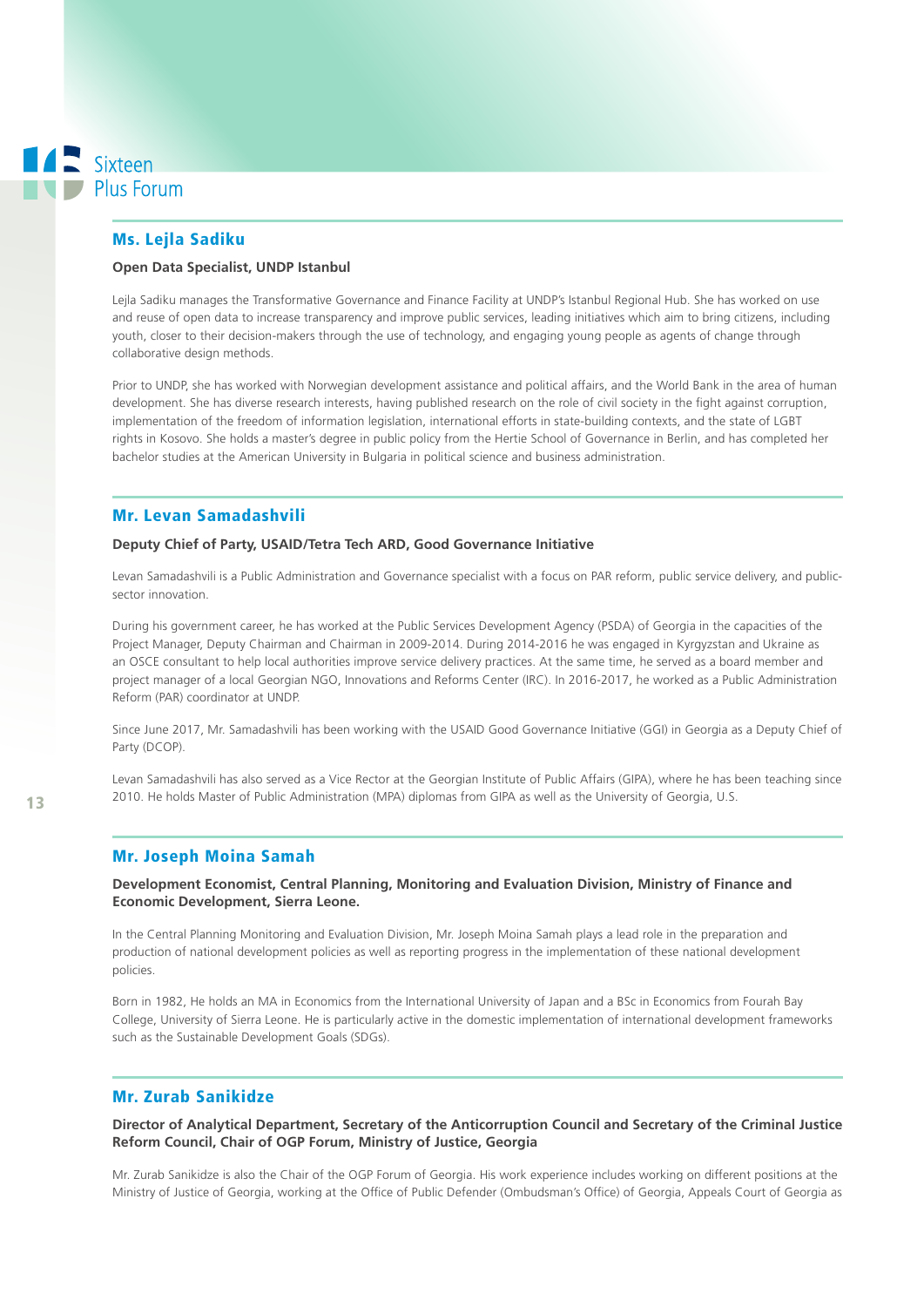well as the Appeals Chamber of the International Criminal Court in The Hague.

Having been educated as a lawyer in multiple jurisdictions, including Georgia (Bachelor at the Tbilisi State University; and LL.M. at the Georgian Institute of Public Affairs), Italy (LL.M. at the United Nations Interregional Crime and Justice Research Institute (UNICRI); United States (Harvard University, Kennedy School of Government); and specialization course at the International Institute of Higher Studies in Criminal Sciences (ISISC), United States (International Visitor Leadership Program), Switzerland (Swiss Leadership Award), and France (specialization course at the International Institute of Human Rights (René Cassin Institute), the areas of his expertise cover a wide range of fields of international law and public policy.

Mr. Sanikidze is a lecturer (subject: international criminal law; international law and armed conflict) in different Georgian universities; he has published different articles in national as well as international law journals. Mr. Sanikidze is the member of the International Association of Penal Law/Association Internationale de Droit Pénal (AIDP). Mr. Sanikidze speaks Georgian (mother tongue), English, Russian and French.

# Ms. Nina Sarishvili

### **Secretary of the SDGs/PAR Council of Georgia and Head of Government Planning and Innovations Unit at the Administration of the Government of Georgia**

Ms. Nina Sarishvili graduated from the Ivane Javakhishvili Tbilisi State University, LLB. She received LL.M at the Caucasus School of Law and Master's Degree in International Law at the Queen Mary University of London (Chevening Alumni). Currently, Ms. Sarishvili is the Secretary of the SDGs/PAR Council of Georgia and Head of Government Planning and Innovations Unit at the Administration of the Government of Georgia. Prior joining the position at the Administration of the Government, Ms. Sarishvili was the Head of International Relations Department at the Georgian Data Protection Authority and the Deputy Head of the Analytical Department at the Ministry of Justice. At different times, she was the elected member of Council of Europe Data Protection Committee Bureau and the visiting lecturer in international law at the Ilia State University and Caucasus University.

# Mr. Niels Scott

#### **UN Resident Coordinator, UNDP Resident Representative in Georgia**

Prior to his assignment in Georgia, Mr. Scott has served as Chief of the Humanitarian Coordination Support Section for the United Nations Office for the Coordination of Humanitarian Affairs (OCHA), based in Geneva. He also served as interim Head of OCHA's Office in Côte d'Ivoire, Chief of Disaster and Vulnerability Policy Section, based in Geneva and as interim Head of Office in Haiti (February 2010 – June 2010). Niels was Operations Coordinator for the International Federation of Red Cross and Red Crescent Societies (IFRC) from 2006-2008, based in Geneva. Mr. Scott has also served with the UN Mission in Sudan as Head of their Regional Office for Darfur, as well as serving with OCHA as Head of Office, North Darfur. Niels worked with the IFRC over a period of 12 years as: Representative for Haiti/Head of Delegation (2004); Head of Regional Delegation for West and Central Africa (2000-2003); Head of Delegation Georgia (1997-2000); Deputy Head of Regional Delegation for Central Asia (1995-1997); Programme Coordinator in Vukovar, Eastern Slavonia, Baranja and Western Syrmia (with the International Committee of the Red Cross) (1995); Relief Coordinator FYROM (1994- 1995); and Logistics Officer Croatia (1993-1994).

He also held several positions in the non-governmental and private sectors.

# H.E. Mr. Jorge Skinner-Klée

#### **Permanent Representative, Permanent Mission of Guatemala to the United Nations**

Ambassador Jorge Skinner-Klée was appointed Permanent Representative of Guatemala to the United Nations in September 2016; a position he previously held from 2004 to 2008.

Prior to his latest appointment, Mr. Skinner-Klée served as Guatemala's Ambassador to Belgium and Luxembourg, and Chief of Mission to the European Union from 2012, he was the country's Permanent Representative to the Organization of American States.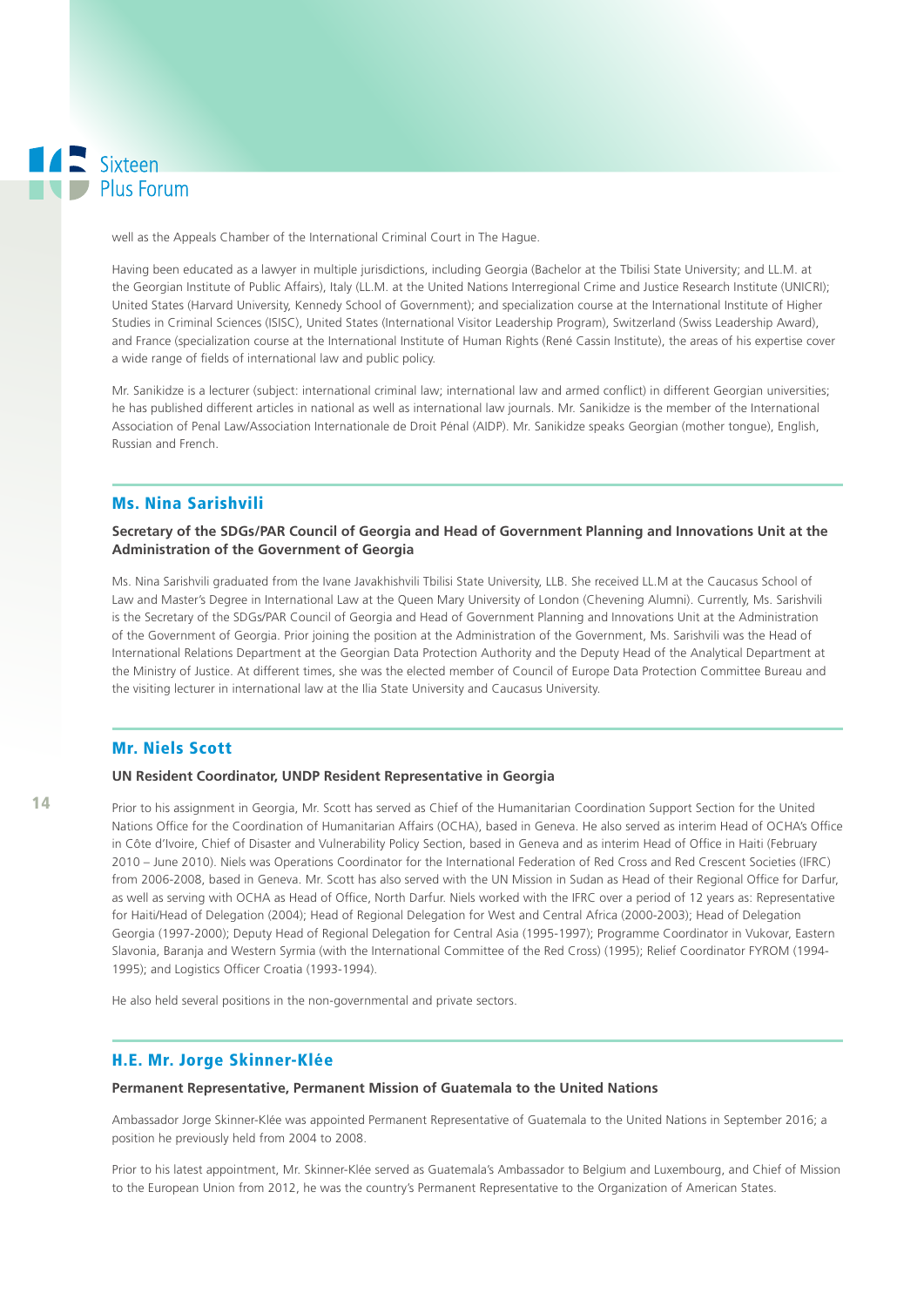Having joined the Guatemala Foreign Service in 1985, Mr. Skinner-Klée has held several other positions, including Vice-Minister of Foreign Affairs in 2004. He also served as Ambassador to Honduras from 2003 to 2004, Belize from 2000 to 2003, Canada from 1998 to 2000, and Germany from 1993 to 1998. Previously, he was the Legal Counsellor at the Embassy of Guatemala to the United States in 1987, while serving concurrently as Deputy Permanent Representative to the United Nations.

Mr. Skinner-Klée holds a licentiate degree in juridical and social sciences from Rafael Landivar University in Guatemala, a Master's Degree in International Law from Columbia University in New York, and a Diploma in International Relations from Johns Hopkins School of Advanced International Studies in Washington, D.C.

# Mr. David Smith

#### **Chief of Party, USAID/Tetra Tech ARD, Good governance Initiative (GGI)**

David B. Smith is an environmental lawyer, governance specialist, and community development planning expert with more than 40 years of professional experience, including 25 years supervising USAID-funded activities in Asia, the Middle East, Europe, and North Africa. His areas of specialization include municipal and regional planning and governance, land reform and property rights, community economic development, institutional strengthening, anti-corruption programming, coastal zone management, urban environmental management, legislative and policy analysis, and project management. He has served as Chief of Party or Resident Advisor for USAID projects in Albania, Sri Lanka, Georgia, Gaza/West Bank, Morocco, and Egypt.

Currently, he is Chief of Party for the Good Governance Initiative in Georgia, assisting central and local government agencies to improve accountability, efficiency, and effectiveness in the delivery of public services. Mr. Smith holds a Master's degree in Urban Planning and a Juris Doctor degree, both from Columbia University. He is a Member of the Bar of New York State, and a charter member of the American Institute of Certified Planners.

# Mr. Marcel Smits

#### **Program Director for Europe, IEP**

Marcel is the Program Director for Europe in IEP's office in The Hague. Prior to this, he was the Policy Specialist on Private Sector and Conflict at Oxfam in The Netherlands. Over the last twenty years he has worked for international nongovernmental organizations operating in conflict prone and affected areas in South Asia, Africa, Balkans and the Caucasus. Marcel served as the Director of the Forum on Early Warning and Early Response, the Institute for International Mediation and Conflict Resolution and the Institute for War and Peace Reporting-NL as well as the Country Director for the Nonviolent Violent Peaceforce in Sri Lanka during the civil war. There he closely worked with UN agencies and local groups to protect vulnerable groups against violence and rights violations and he negotiated with rebel and paramilitary groups for the release of child soldiers. Marcel has a background in international law and politics and specializes in conflict analysis and sensivite approaches, peacebuilding, rule of law, human security and corporate responsibility in fragile settings.

#### Mr. David Steven

#### **Senior Fellow and Associate Director, New York University, Center on International Cooperation**

David Steven is a Senior Fellow and Associate Director at New York University's Center on International Cooperation, where he works on development policy and the 2030 Agenda, and leads the Pathfinders for Peaceful, Just and Inclusive Societies project. Through this project, UN member states, international organizations, global partnerships, and civil society and private sector actors explore the challenge of delivering the 2030 Agenda targets for peace, justice and inclusion. The Pathfinders launched the first Roadmap for Peaceful, Just and Inclusive Societies at the UNGA meeting in September2017.

David has published extensively on the 2030 Agenda, focusing on delivery of the new Sustainable Development Goals, and in particular on targets for fostering peaceful, just and inclusive societies. His work also includes the CIC publication Turning Ambition into Reality – Platforms and Partnerships for Delivering Agenda 2030, and in 2014, The Risk Pivot: Great Powers, International Security, and the Energy Revolution, a book written by David Steven and Bruce Jones, was published by Brookings Press. In 2017, David he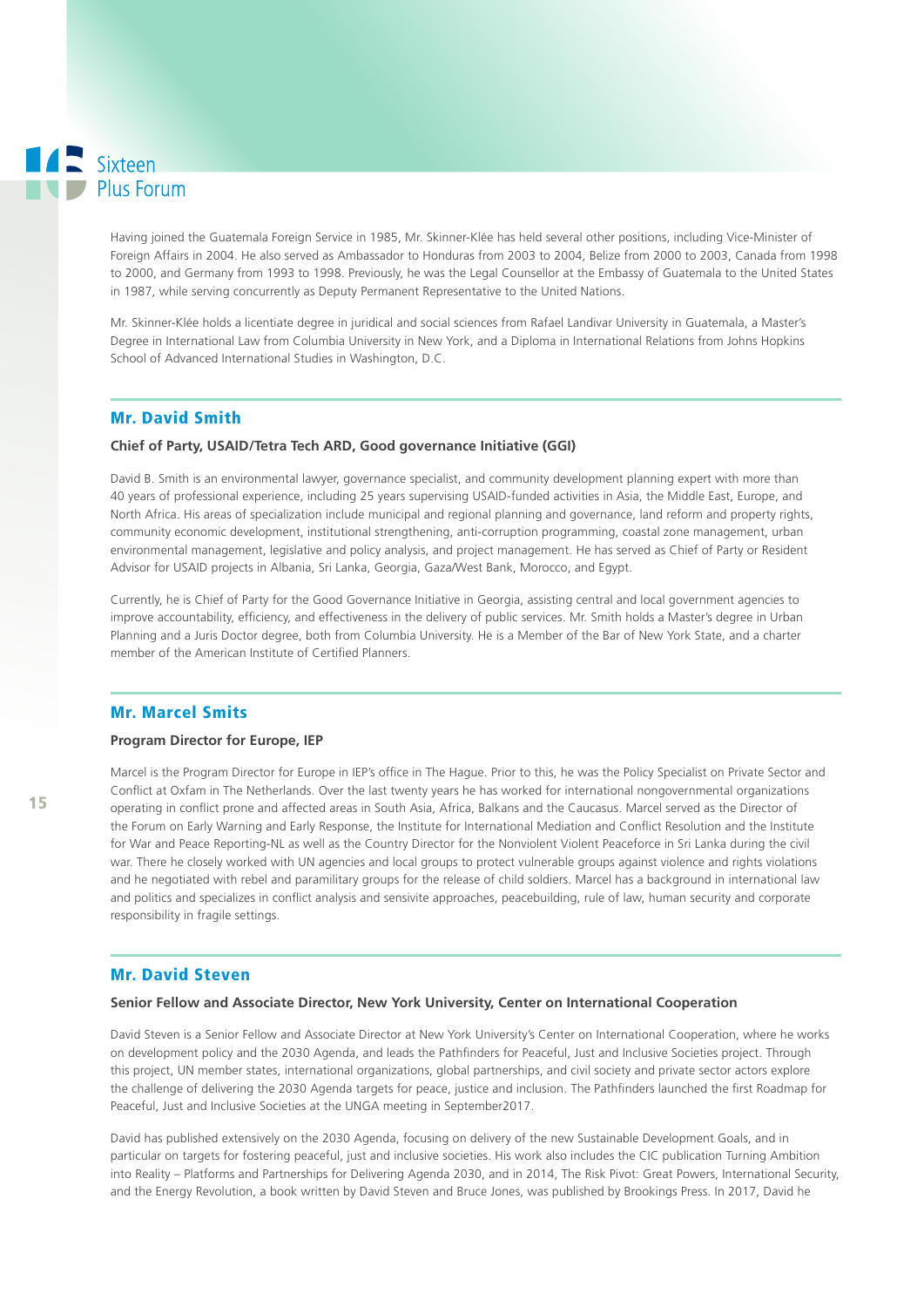served as a Senior External Adviser to the World Bank and the United Nations, as part of a team preparing the flagship report Pathways for Peace: Inclusive Approaches to Preventing Violent Conflict (to be published in 2018); and was a co-author of the OECD's States of Fragility Report in 2015. David previously served as a Senior Strategic Adviser for the Global Partnership to End Violence Against Children, helping develop the partnership's strategy and prepare it for formal launch in 2016. He is on the steering committee for the Global Alliance on Reporting Progress on Promoting Peaceful, Just and Inclusive Societies, is a director of the consultancy River Path Associates, and co-edits the foreign policy website, Global Dashboard.

# Ms. Chalida Tajaroensuk

#### **Chairperson, People's Empowerment Foundation (PEF)**

Ms. Chalida Tajaroensuk, Chairperson of People's Empowerment Foundation ( PEF ), has been working with local grassroots for the past 20 years and has been advocating for their rights with high level officials in Thailand, and has been engaged in advocacy at the regional and international levels. Her sincerity is accepted and welcomed by all authorities, PEF is the national focal point for many SEA human rights issues, working to include and address local and national human rights concerns into the ASEAN region, PEF builds bridges between local, national and regional groups. PEF is empowering local people's diplomacy skills by bringing Thai local voices to policy making bodies.

# Ms. Jennifer Tsai

#### **Senior Access to Justice Advisor, Rule of Law Initiative, American Bar Association, TAP Network**

Jennifer Tsai, Senior Access to Justice Advisor at the American Bar Association Rule of Law Initiative, has more than 18 years of experience as a lawyer, rule of law expert, and researcher, dedicated to helping people obtain access to justice and promoting human rights. At ABA ROLI, Ms. Tsai provides substantive direction and support to ABA ROLI's access to justice and human rights programs around the world and manages research in these areas. Ms. Tsai has led the design, implementation, and publication of assessment methodologies, training manuals, and technical guidance, including the Access to Justice assessment tool, a guide to establish community-based paralegal programs for legal empowerment practitioners in Nigeria, a toolkit on Goal 16.3 of the Sustainable Development Goals, a chapter on the role of the justice sector in Preventing Atrocities: Five Key Primers, and forthcoming research on and analysis of reparations and victim participation in transitional justice. Ms. Tsai has also participated in and coled several human rights documentation investigations related to conflicts in South Sudan, Sudan and Syria. Ms. Tsai sits on the task forces of several multi-partner global initiatives such as the Transparency, Accountability, and Participation network, the Global Initiative for Justice, Truth, and Reconciliation, and the United Nations Development Program and Office of Drugs and Crime Global Study on Legal Aid. Previously, Ms. Tsai worked at domestic and international organizations in the areas of criminal justice and juvenile justice, including the Vera Institute of Justice and the Beijing, China office of International Bridges to Justice. She practiced law in New York for 11 years, primarily as a criminal appellate lawyer and a public defender. Ms. Tsai holds a J.D. from Cornell University Law School and a B.A. from Columbia College, Columbia University, and has completed courses in international development, as part of the Executive Masters of Public Administration program at New York University's Wagner Graduate School of Public Service.

# Ms. Ketevan Tsikhelashvili

#### **State Minister of Georgia for Reconciliation and Civic Equality, Government, Georgia**

Prior to undertaking her position as State Minister, Ms. Ketevan Tsikhelashvili was the First Deputy State minister in the same Ministry and the elected chairwoman of the Eastern Partnership Civil Society Forum Georgian National Platform, the largest association of the prominent Non-Governmental organizations in Georgia. Also she was the founder and director of the think tank, Liberal Academy Tbilisi that advocates for Georgia's European integration. She was the representative and consultant to the German Friedrich Naumann Foundation in Georgia and the South Caucasus for eight years.

At different times she worked as a researcher and analyst at the local and international organizations, including as a visiting researcher at the University of Hamburg OSCE Research Centre (Hamburg, Germany), researcher - at the European Center (Flensburg, Germany), research assistant at the NATO Parliamentary Assembly's Policy and Defense Department (Brussels, Belgium) and as an analyst at the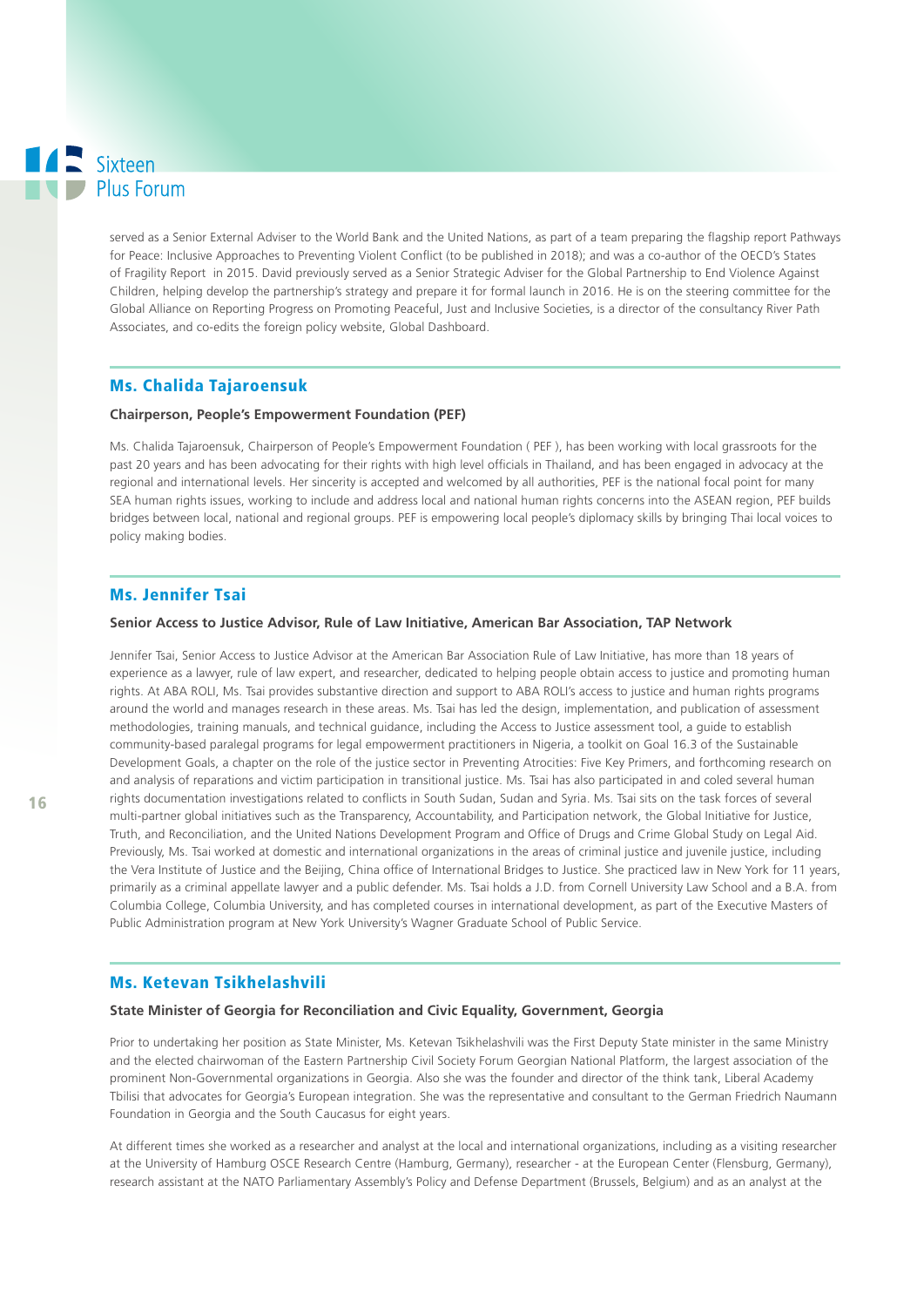European Stability Initiative (ESI) in Georgia. She also worked for public structures, including the Ministry of Foreign Affairs Research and Analysis Center (1998-99), as well as the State Minister for Conflict Resolution Office (2004-2006).

Mrs. Ketevan Tsikhelashvili is the Visiting lecturer at Ilia State University and author of variety academic works and CHOONGHEEGI publications in International editions.

She graduated from Ivane Javakhishvili Tbilisi State University in 1999 as BA in International Relations and received MA Degree in International Relations and European Studies from the Central European University (Hungary) in 2000.

# Ms. Maya Tskitishvili

#### **Head of Administration of the Government, Georgia**

Maya Tskitishvili is the head of Administration for the Government of Georgia. Prior to assuming her current role in November 2012, Tskitishvili served as a senior executive for multiple leading Georgian companies.

From 2009 to 2012, she was a Director at Cartu Management Ltd. From 2003 to 2008, she served in various leadership roles at a number of major real-estate firms, including JSC Bagebi City Group, JSC Park-Town, and Burji Ltd. Prior to working in real-estate development, Tskitishvili led Commerce and Operations for Georgian Air (1997-2003). Earlier in her career, she served as an Assistant to the General Director of the National Employment Foundation (1996-1997).

Tskitishvili graduated from Tbilisi State University, with honors, in 1996 with a degree in International Economic Relations. In 1993, she studied at Higher School of Economics in Prague. Later, in 2002, she continued her studies at Caucasus School of Business, working on an MBA.

Tskitishvili is married with one daughter.

She speaks Georgian, English, and Russian.

# Mr. Peter van Sluijs

#### **Senior Strategist, Cordaid/Civil Society Platform for Peace-building and State-building**

Mr. Peter van Sluijs is a Senior Strategist employed by Cordaid; a Dutch development organisation which has its headquarters located in The Hague. Mr. van Sluijs coordinates the Civil Society Platform for Peacebuilding and Statebuilding (CSPPS): the South-North coalition of peacebuilding organisations that coordinates and supports civil society participation in the International Dialogue on Peacebuilding and Statebuilding (IDPS) & New Deal for Engagement in Fragile States. Through CSPPS strategic and capacity assistance is provided in support of in-country interventions beneficial to amplifying the voice of civil society in these and related policy processes. At the global level CSPPS coordinates lobby and advocacy efforts around conflict prevention, peacebuilding and statebuilding.

Before joining Cordaid Mr. Van Sluijs has held various positions in international organisations (including UNDP, IUCN and WWF). His work has ranged across peacebuilding & conflict resolution, governance and inclusion, development aid policy, capacity building & knowledge management, and environmental management. Mr. Van Sluijs holds a M.S. degree in Political Science from the University of Nijmegen, The Netherlands.

# Mr. Mustakim Waid

#### **Senior Policy Advisor, Office of the Prime Minister, Federal Government of Somalia**

As a Senior Policy Advisor at the Office of the Prime Minister, Mustakim works across Cabinet to coordinate on institutional reform, international aid and the Government's delivery agenda. He co-leads on the Effective & Efficient Institutions Pillar of the National Development Plan.

He previously served as a Commissioner of Federal Electoral Implementation Committee - the Committee charged with overseeing